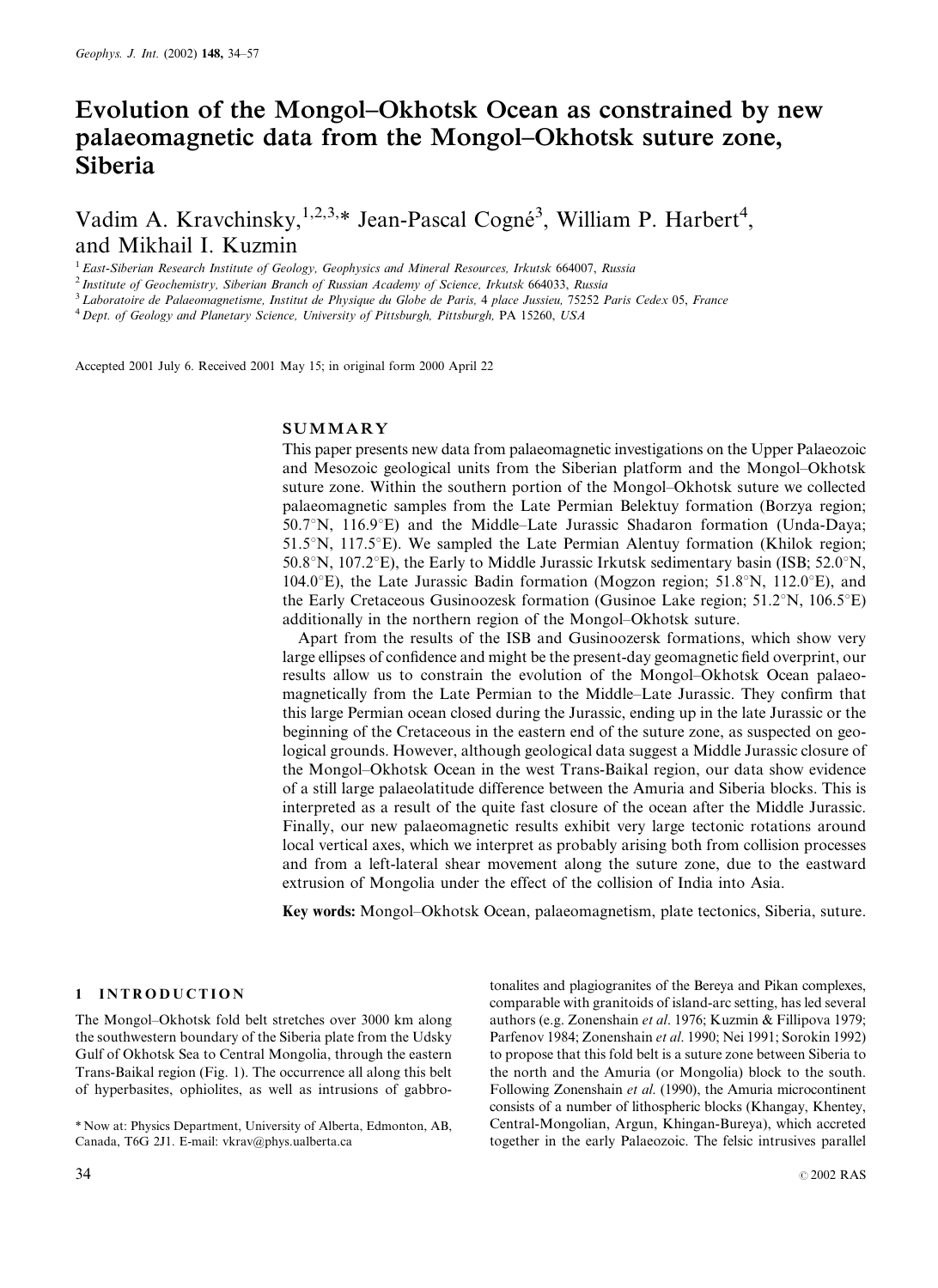

Figure 1. Schematic map of the Mongol–Okhotsk suture (after Kuzmin & Kravchinsky 1996). Rectangular area: sampling area of Fig. 2.

to the suture have been shown to young from the west to the east of the Mongol–Okhotsk suture zone (Fig. 1), going from Late Carboniferous–Permian in Central Mongolia, to Triassic– Early Jurassic in west Transbaikalia, Late Jurassic in east Transbaikalia, and Cretaceous in the Amur province, the fareastern part of south Siberia (Kuzmin 1985; Zonenshain & Kuzmin 1997). This has been interpreted as resulting from a progressive, long-lasting history of collision between Amuria and Siberia, beginning at the end of the Carboniferous in the west, and finishing in the east at the beginning of the Cretaceous.

From a palaeomagnetic point of view, Xu et al. (1997) found evidence of a large palaeolatitude discrepancy between Amuria and Siberia in the Permian. Their data, which come from the Chita region, south of the suture, will be re-appraised in the present paper, including our new data from the region evaluated. A preliminary palaeomagnetic study of Cretaceous effusives from the Amur province (Halim et al. 1998a) appears to confirm that the Mongol–Okhotsk Ocean was closed by the Early Cretaceous. Farther to the south, geological and palaeomagnetic evidence (Pruner 1992) shows that Amuria and the North China Block were accreted earlier, by the Late Carboniferous. Palaeomagnetic data from the North and South China Blocks (NCB and SCB, Enkin et al. 1992; Gilder & Courtillot 1997; Yang & Besse 2001) are consistent with this model. The data show that the continental landmass composed of Amuria, the NCB and the SCB was not accreted to Siberia before the Cretaceous, implying the existence of a large oceanic space, the Mongol–Okhotsk Ocean, between Amuria and Siberia before that time.

Finally, apart from first results of Kravchinsky (1990, 1995) and Kuzmin & Kravchinsky (1996), which were published in Russian, no detailed palaeomagnetic results are available from within the suture zone itself. In order to remedy this situation, we present here new and more complete results of the palaeomagnetic analysis of samples from five localities situated on both sides of the Mongol–Okhotsk suture zone, with ages ranging from the Late Permian to the Early Cretaceous.

## **GEOLOGICAL SETTING**

In order to constrain the evolution and the time of closure of the Mongol–Okhotsk Ocean better, we sampled six localities of palaeontologically dated Late Permian to Early Cretaceous sedimentary formations from both the northern and southern sides of the Mongol–Okhotsk suture (Fig. 2). Except for locality 4, which is situated on the southern edge of the Siberian platform, these localities were sampled within the Trans-Baikal area, which separates this platform from Inner Mongolia and the NCB.

#### 2.1 South of the Mongol–Okhotsk suture zone

#### 2.1.1 The Late Permian Belektuy formation of the Borzja region

The Late Permian Belektuy formation of the Borzja region (Chita province, locality 1 in Fig. 2;  $50.65^{\circ}N$ ,  $116.88^{\circ}E$ ) is part of the largest Permian exposure within the East Trans-Baikal area (Nalivkin 1966). Stratigraphically, this formation begins with a unit of sandy-clay deposits grading into various pebble conglomerates (about 400 m thick), followed by three members of interbedded sandstones, siltstones, tuffites and tuffs, with occasional silica beds at the bottom, for a total thickness of 900–1300 m. The faunal remains from the middle part of the section are represented by the Kazan complex species, namely Athyris (Cleithyridina) pectinifera Sow., Aviculopecten ax gr sublatratus Keys., Liebea septifera King., Z. cf. hausmanni Goldf., Schizodus subobcurus Lich., Sch. netcshajewi Zich. (Nalivkin 1966). Structurally, the Borzya region consists of a large syncline about 80 km long, with a syncline width of up to 25 km. Regionally, this simple geometry is occasionally complicated by second-order folding within the central region of the structural belt. The western limb of the syncline is partly overlapped by Jurassic and younger formations, while the eastern wing is truncated by a regional zone of faults.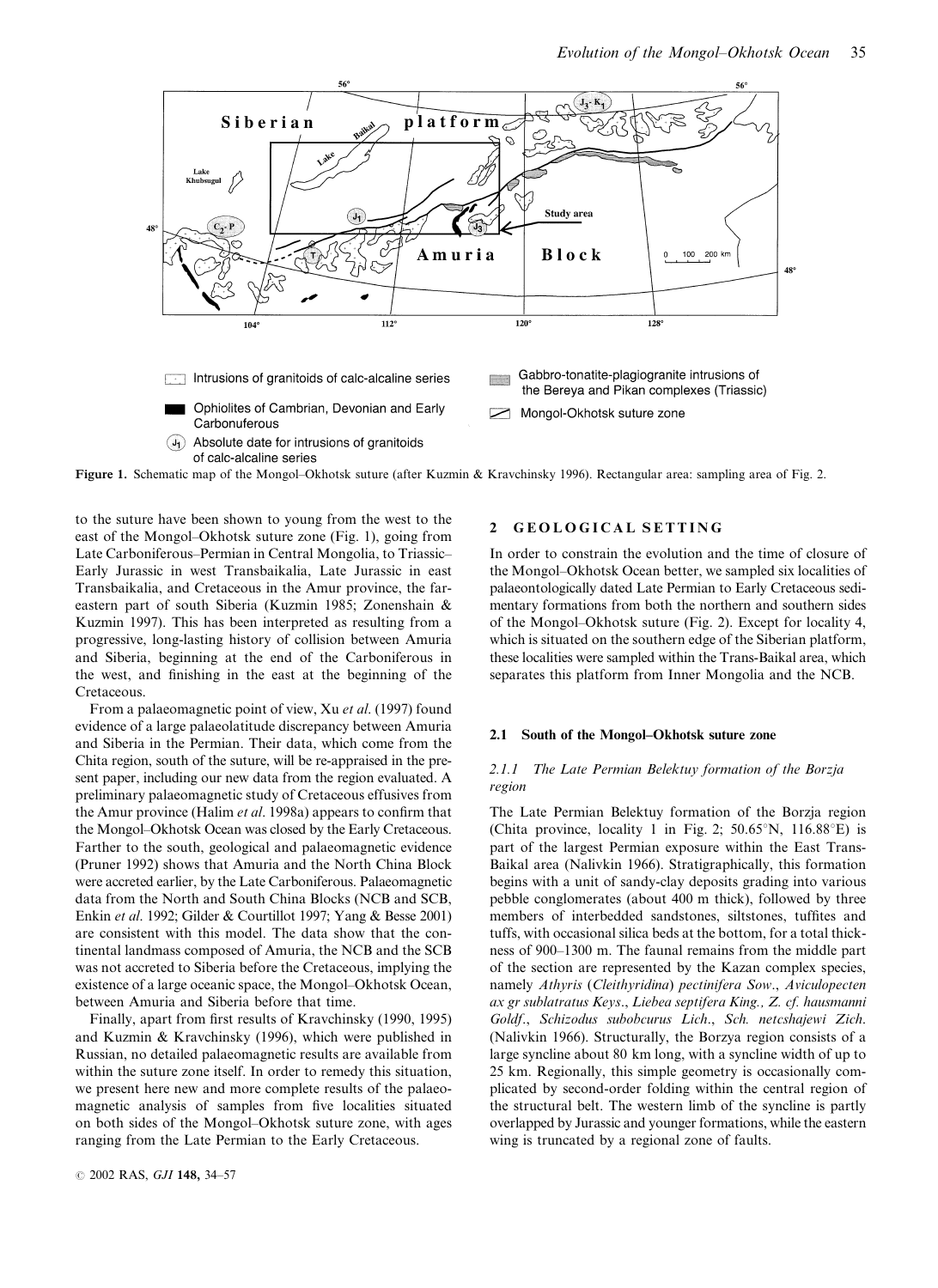

Figure 2. Simplified geological map of the southern border of the Siberian platform and western Trans-Baikal region (after Yanshin (1981) with palaeomagnetic sampling localities of the present study (diamonds). The localities are 1: Borzja region (Belektuy formation, Late Permian); 2: Unda-Daya Depression (Shadaron formation, Middle–Late Jurassic); 3: Khilok river region (Alentuy formation, Late Permian); 4: Siberian platform, (Early–Middle Jurassic sediments, Irkutsk sedimentary basin); 5: Mogzon region (Badin formation, Late Jurassic); 6: Gusinoe Ozero Depression (Gusinoozersk serie, Early Cretaceous).

56 oriented blocks of the Belektuy formation were sampled at 11 sites from a 250 m wide outcrop along the left bank of the Belektuy River, 4 km upstream of Belektuy village. The rocks occur monoclinally at this place, with some small deviation. The azimuth of dip is from 175 $\degree$  to 235 $\degree$ , and the dip from 36 $\degree$  to  $57^\circ$ . An orientation of each sampled block was measured in the field independently, and was used for further calculations.

This sampling completes a first study of 26 sites (5–10 oriented cores from each site) from this formation made by Xu et al. (1997).

#### 2.1.2 Middle–Late Jurassic Shadaron and Tergen formations of the Unda-Daya Depression

The locality of the Shadaron formation (Middle–Late Jurassic) was sampled along the right bank of the Unda River near the village of Tergen in Chita province (locality 2 in Fig. 2;  $51.5N^{\circ}$ ,  $117.5^{\circ}$ E). The Shadaron formation consists of interbedded conglomerates and sandstones with rare siltstone beds (Sinitsa & Starukhina 1986). Conglomerate beds, 100–120 m thick, are found in the lower and upper parts of the formation. A horizon of basalts, andesites, lava breccias, and tuff breccias is recognized at the base of the section. The age of this formation is based on the occurrence of insects, bivalves, conchostracans, ostracods, notostraca, and horsetails (Skoblo & Lyamina 1985;

Sinitsa & Starukhina 1986). Typical Middle–Late Jurassic forms were determined, as well as mollusks and palaeoplants from the Late Jurassic. Absolute age determination (K–Ar method) in the lowest part of the formation gives a result of around 163–167 Ma (Shubkin et al. 1992). Thus the geological age of the formation was accepted as Middle–Late Jurassic (Shubkin et al. 1992).

We sampled 80 oriented blocks from 15 sites from a generally monoclinal structure (with some deviations) along the right bank of the Unda River (possibly only the Upper Jurassic part of the Shadaron formation). These were taken from volcanic (basalts, andesites) and volcanogenic-sedimentary (tuffs, sandstones) lithologies of the formation. The orientation of interbedded volcanic rocks was recorded after measuring elements of the bedding orientation in sediments: azimuth of dip between  $300^{\circ}$  and  $35^{\circ}$ ; dip between  $10^{\circ}$  and  $30^{\circ}$ . Sampling was made in stratigraphic order from lower (site 1-1) to upper parts of the formation (site 2-2).

#### 2.2 North of the Mongol–Okhotsk suture zone

#### 2.2.1 The Late Permian Alentuy formation of Khilok region

The deposits of the Alentuy formation of Late Permian age (Sizykh & Shaposhnikov 1971) were sampled within the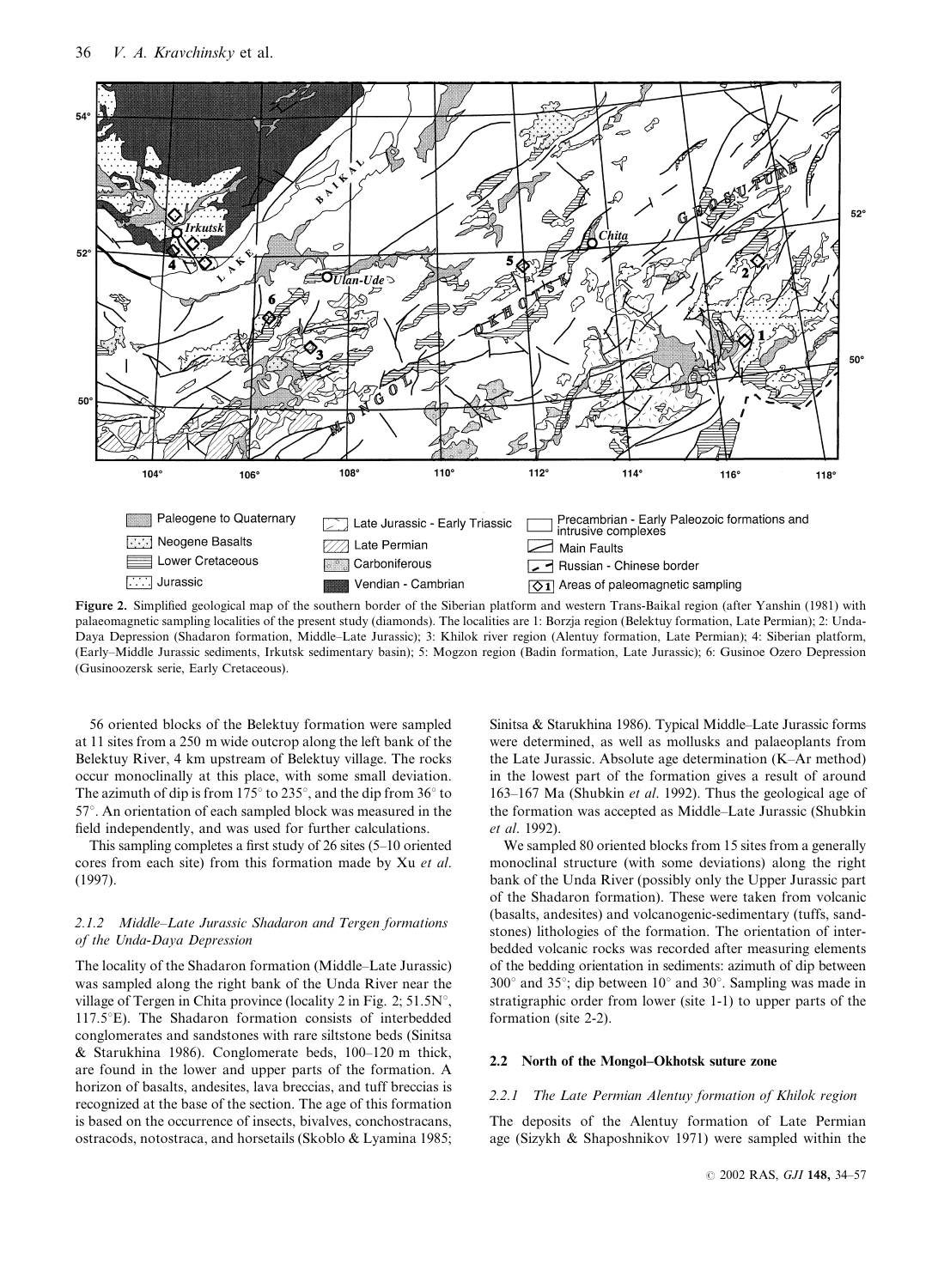Khilok River basin along the Alentuy River (locality 3 in Fig. 2; 50.8°N, 107.2°E). The 400–2000 m thick formation consists of subalkaline extrusive units and tuffs interbedded with beds of sandstones, conglomerates, and siltstones. This complex is intruded by granitoids, and both are overlapped by Jurassic deposits and thrusted over the underlying units. The age of the Alentuy formation is constrained by a Late Permian flora (Kozubova & Radtchenko 1961): Grassinervia cf. pentagonata Gorel., Cordaites cf. mitinaensis(Goreb.), S. Meyen., Compsopteris sp. Paracalamites sp., Noeggerathiopsis cf. anomala Radcs., Calyccarpus crassus. The 92 oriented blocks (3–4 oriented samples from each block) from 15 sites were taken throughout the section of the left bank of Alentuy River, 2 km upstream from river-mouth to Khilok River. We sampled various lithologies of rocks, such as lavas, tuffs of andesitodacites, intrabedded sandstones and siltstones. We used the tilt orientation of interbedded sediments for stratigraphic corrections of lava flows (listed in Table 3). The age of folding in the region is poorly constrained and may range from the Cretaceous to the Cenozoic (Likhanov 1991).

#### 2.2.2 The Irkutsk Jurassic basin of the Siberian platform

Lower–Middle Jurassic rocks from south of the Siberian platform were sampled around the city of Irkutsk, in the so-called Irkutsk Basin (locality 4, Fig. 2; average location:  $52.0^{\circ}$ N,  $104.0^{\circ}$ E). The Irkutsk Basin was deposited during the Jurassic in response to a large pulse of sedimentary material (sandstones, fine sandstones and gravels) coming from the Trans-Baikal region. The sedimentary facies suggest that well-developed river systems, lakes and swamps existed during a warm climatic period in Siberia (Neustroeva 1988). Then, a slow uplift took place in the central Siberian region during the Aalenian. The Lena Sea, which had covered some northern parts of the Siberian platform, regressed and coal deposits gradually stopped, but continental lakes with mainly clay facies sediments remained (Skoblo et al. 1994).

Recent detailed stratigraphic and palaeontological studies of pollens, flora and fauna (Skoblo & Lyamina 1985; Skoblo et al. 1991, 1994; Lyamina et al. 1998) provide excellent estimates of the age of the various Jurassic units composing this basin. These units are composed of yellow and brownish sandstones and pelites with various grain sizes and numerous coal horizons. Oriented cores were taken at 16 sites distributed around Irkutsk: three sites (J14–16, Table 4) in the Pliensbachian  $(J_1)$ Cheremkhovo formation, six sites (J1–6) in the Pliensbachian– Toarcian  $(J_1)$  Ust-Baley formation, two sites  $(J7-8)$  in the Pliensbachian to Aalenian  $(J_1 / J_2)$  Taltsinka formation, and five sites (J9–13) in the Aalenian (J<sub>2</sub>) Sukhovskoy formation (e.g. Lyamina et al. 1998). The regional attitude of all these sedimentary beds is subhorizontal, with bedding dips varying between  $0^{\circ}$  and  $12^{\circ}$  at different sites.

## 2.2.3 The Late Jurassic Badin formation of Mogzon region (Chita province)

The Late Jurassic Badin formation of Mogzon region is widespread in the Khilok-Uda basin in Chita province (locality 5, Fig. 2; 51.8°N, 112.0°E). The rocks of the Badin formation make up the Mogzon Trough, a typical volcano-dome structure, formed as a result of multiple eruptions of central-type volcanoes. As a result, a complex of volcanogenic and volcano-sedimentary formations accumulated in a series of smaller volcano-tectonic structures (Likhanov 1991). Palaeontological and stratigraphic studies of the reference sections of the sedimentary–tuffaceous unit (Skoblo & Lyamina 1985) provided Late Jurassic fossil insects: Chironomaptera Scobloi Kalug., Orychochlus longilobus Kalug., Tophocladius stygalis lyg., Orychlus longilobus Kalug., Tophocladius stygialis lug., Orychochlus longilobus Kalug., Tophocladius stygialis Kalug., Mogsonurus ceraius Vishn., Zopapsocus cf. parvulus Vishn; and flora: Tallites sp., Eguisetites sp., Cladophlebis sp., Brachyphyllum sp., Schizolepis sp. The formation is 900–1150 m thick.

57 oriented blocks (3–4 samples from each block) were sampled at 14 sites from five bulldozed trenches at the top of the middle subformation, 50 km north of Mogzon village. The section is represented by interbedded white, green-white, and yellow-white tuffs and tuffaceous sandstones. There are considerable variations in strikes and dips of the strata: the azimuth of dip is  $270^{\circ}$  to 330°, and the dip  $7^{\circ}$  to 33°. The last outcrop (sites 9-1 to 9-3) is not dated by palaeontology, and is separated from the other sites by faults and rhyolite intrusions. These geological data suggest that these two groups may have different ages (Likhanov 1991).

#### 2.2.4 Early Cretaceous formations of Gusinoe lake

Early Cretaceous rocks are widespread in the south of the Buryat Republic. We investigated sedimentary rocks in the Gusinoe lake region (Gusionoozersk Depression, locality 6 in Fig. 2; region around  $51.2^{\circ}N$ ,  $106.48^{\circ}E$ ). At this place, the units, which are made of repeated two-member transgressive rhythms of sediments (from gravelstones to siltstones) with intercalated beds of highly mature brown coal, have been dated as Early Cretaceous from the occurrence of ostracods (Skoblo & Lyamina 1982) and dinosaurs, turtles and fish remains (Dmitriev & Rozhdestvensky 1968). Oriented cores were collected at 12 sites from three Early Cretaceous members of the sequence, on the northwestern and southeastern shores of Gusinoe lake: six sites (K23–K28) in the Murtoy formation of Berriasian–Valanginian age (Skoblo & Lyamina 1982), on the northwestern shore of the lake; four sites (K17, K18, K21, K22) in the upper part of the Selenga formation of Hauterivian–Barremian age; and two sites (K19, K20) in the Khalbodzhin formation of Barremian– Aptian age, on the southeastern termination of the lake. The bedding orientation is subhorizontal with some deviation (from  $5^\circ$  to  $20^\circ$ ).

Tectonic processes played an important role in the formation of the Gusinoozersk depression. The lake, with fossils of dinosaurs, originated at the beginning of the Early Cretaceous (Skoblo & Lyamina 1982) and was the final runoff water reservoir from the Pre-Khambinsky Ridge. Later, judging from geological and palaeontological data, the lake expanded and deepened, having occupied the entire depression or its larger part. It is most probable that such a transformation of the landscape for tectonic reasons proceeded very fast rather than by continuous evolution. Higher in the cross-section of the Gusinoozersk series (southeastern termination of the lake) the coal-bearing sequence shows two phases of rejuvenated movements through the Monostoy fault, which resulted in the relief changes.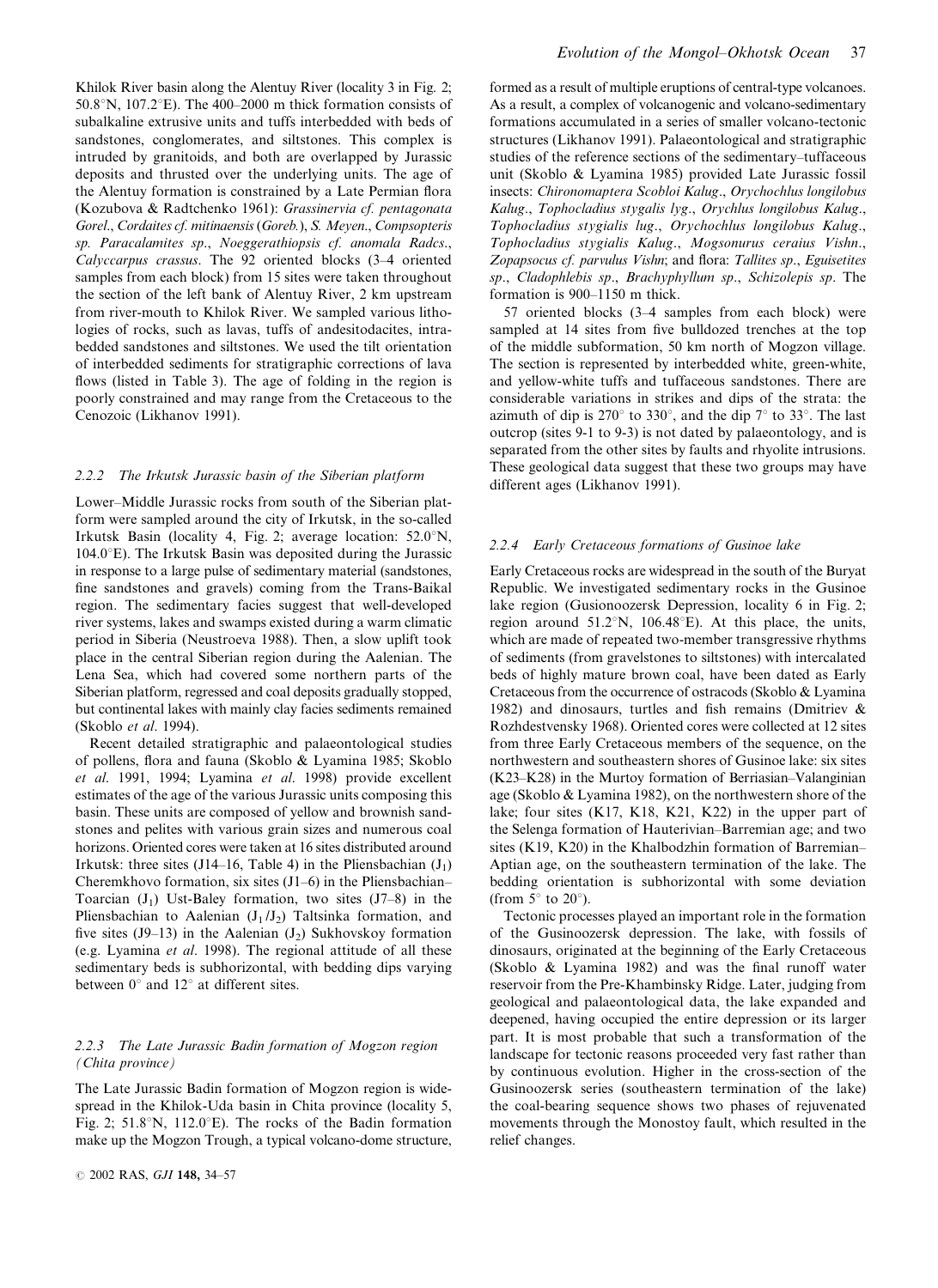## 3 PALAEOMAGNETIC METHODS

The samples were subjected to stepwise thermal and AF demagnetizations in the palaeomagnetic laboratories of the East-Siberian Research Institute and Institute of Geochemistry (Irkutsk, Russia), the Institut de Physique du Globe de Paris (France), and the University of Pittsburgh (USA).

In Irkutsk, the samples of all the formations presented in the paper were heated and cooled in a non-magnetic oven placed within a triple  $\mu$ -metallic shield (development by V. P. Aparin, Institute of Physics, Krasnoyarsk). In the centre of the oven, the residual field is about 8 nT. Measurements of the remanent magnetization were made with a JR-4 spinner magnetometer. Magnetic susceptibility was measured with a KLY-2 Kappabridge (Jelinek 1966, 1973).

The magnetization of the Irkutsk Jurassic basin and Early Cretaceous rocks was measured with a cryogenic magnetometer (CTF Superconducting Rock Magnetometer, SRM) in the palaeomagnetic laboratory of the Institut de Physique du Globe de Paris. For purposes of inter-laboratory comparison, 10 per cent of these samples were demagnetized in the palaeomagnetic laboratory of Irkutsk. About 20 per cent of all the other samples were demagnetized in the Paris laboratory. The results of the two laboratories have a very high level of coincidence. Demagnetization by alternating magnetic fields (AF) of various amplitudes turned out to be ineffective for these sediments, and the majority of samples were therefore thermally demagnetized. Changes of magnetic mineralogy during thermal demagnetization were monitored

by measurements of magnetic susceptibility after each heating step.

Some samples from the Late Permian Belektuy formation (from three sites, Sib39, 47 and 51, out of a possible 14; Table 1) were measured with a three-component 2G SRM and thermally demagnetized using a large-capacity ASC model TD-48 oven, installed in the magnetically shielded room at the University of Pittsburgh (the total field in the cooling region of the oven is about 5 nT). The results were published by Xu et al. (1997). The remaining 11 sites (Sites b1 to b11; Table 1) were studied in Irkutsk. All measuring results coincide between the two laboratories, and in the following the results from the two studies will be discussed together.

Changes in the intensity and direction of remanent magnetization vectors during demagnetization experiments were analysed using orthogonal vector end-point projections (Zijderveld 1967). The magnetic component directions were identified using principal component analysis (PCA) (Kirschvink 1980), or remagnetization great-circle methods (Halls 1976). Site-mean directions were determined using Fisher (1953) statistics or, in the case of combined directional data and remagnetization circles (always with sector constraints method), McFadden & McElhinny (1988) statistics.

The data were processed using the palaeomagnetic data treatment opal system, created for an IBM-PC computer in the Irkutsk laboratory (Vinarsky et al. 1987), the PalaeoMac application developed at the Institut de Physique du Globe de Paris (IPGP) by J. P. Cogné, and a package of programs developed by R. Enkin (Enkin 1990, 1996).

Table 1. Site-mean palaeomagnetic directions for the high-temperature component for Belektuy formation rocks (Late Permian; locality coordinates: 50.65°N, 116.88°E)

| Site           | $\boldsymbol{n}$ | $D_{\rm g}$    | $I_{\rm g}$    | $D_{\rm s}$              | $I_{\rm s}$ | $\kappa$ | $\alpha_{95}$ | N/R          | <b>Notes</b> |
|----------------|------------------|----------------|----------------|--------------------------|-------------|----------|---------------|--------------|--------------|
| b1             | 9                | 294.2          | $-10.5$        | 305.6                    | $-21.8$     | 8.5      | 19.3          | $\mathbb{R}$ | $(4d+5cc)$   |
| b2             | 5                | 53.3           | 0.3            | 63.9                     | 33.5        | 12.2     | 23.4          | $\mathbf N$  | $4d + 1cc$   |
| b3             | 6                | 286.1          | $-49.1$        | $\sim$ $-$               | $\sim$ $-$  | 8.2      | 24.8          | $\mathbf{R}$ | 6d           |
|                |                  | $-$            | $\sim$         | 319.9                    | $-23.0$     | 9.6      | 22.7          |              |              |
| b4             | 8                | 244.9          | $-27.3$        | $\sim$ $-$               | $\sim$ $-$  | 5.2      | 27.6          | $\mathbf{R}$ | $3d + 5cc$   |
|                |                  | $-$            | $ \,$          | 287.1                    | $-45.1$     | 5.5      | 26.9          |              |              |
| b <sub>5</sub> | 8                | 220.0          | 33.8           | $\overline{\phantom{0}}$ | $\sim$ $-$  | 5.4      | 27.0          | $\mathbb{R}$ | $3d + 5cc$   |
|                |                  | $\overline{a}$ | $\sim$         | 267.1                    | $-39.6$     | 6.1      | 25.4          |              |              |
| b6             | 6                | 83.1           | 45.5           | 116.5                    | 41.3        | 19.2     | 15.9          | $\mathbf N$  | $5d + 1cc$   |
| b7             | 9                | 214.1          | $-66.5$        | $\sim$ $  -$             | $\sim$ $-$  | 4.1      | 29.0          | $\mathbf R$  | $4d + 5cc$   |
|                |                  | $\sim$         | $\sim$         | 313.2                    | $-43.0$     | 4.8      | 26.7          |              | $4d + 5cc$   |
| b8             | 5                | 103.2          | 31.3           | 126.4                    | 32.0        | 41.1     | 12.9          | $\mathbf N$  | $3d+2cc$     |
| b9             | 8                | 229.1          | $-26.9$        | $\sim$ $-$               | $\sim$      | 25.6     | 12.1          | $\mathbb{R}$ | $2d + 6cc$   |
|                |                  | $\sim$         | $\sim$ $ \sim$ | 257.0                    | $-58.2$     | 10.5     | 19.2          |              |              |
| b10            | 9                | 268.5          | $-42.4$        | $\sim$                   | $-$         | 7.8      | 20.3          | $\mathbb{R}$ | $4d + 5cc$   |
|                |                  | $\sim$         | $\sim$ $-$     | 306.4                    | $-35.0$     | 10.4     | 17.3          |              |              |
| b11            | 5                | 270.2          | $-23.9$        | $\sim$ $ -$              | $\sim$ $-$  | 8.7      | 28.2          | $\mathbf R$  | $4d + 1cc$   |
|                |                  | $\sim$         | $\sim$         | 291.4                    | $-18.8$     | 7.6      | 30.4          |              |              |
| $Sib39*$       | 3                | 246.2          | $-47.0$        | 249.6                    | $-47.0$     | 27.8     | 23.8          | $\mathbf R$  |              |
| $Sib47*$       | $\overline{4}$   | 44.5           | 13.0           | 46.1                     | 22.4        | 16.6     | 23.2          | $\mathbf N$  |              |
| $Sib51*$       | 5                | 86.9           | $-3.7$         | 90.1                     | 14.4        | 53.9     | 10.5          | N            |              |
|                | 14               | 74.1           | 30.2           | $\sim$                   |             | 6.8      | 16.4          |              |              |
|                | sites            |                |                | 102.8                    | 37.4        | 9.2      | 13.8          |              |              |

n: number of directions and great circles accepted for calculation;  $D(I)$ : declination (inclination) of the characteristic component of NRM in a geographical (g) or stratigraphic (s) system of coordinates;  $k$ ,  $\alpha_{95}$ : precision parameter and half-angle radius of the 95 per cent probability confidence cone; N/R: number of directions of the normal/reversal polarity. d or cc in Notes gives the number of directions or great circles accepted for calculations. \* denotes accepted mean directions from Xu et al. (1997) with  $\alpha_{95} < 30^\circ$ .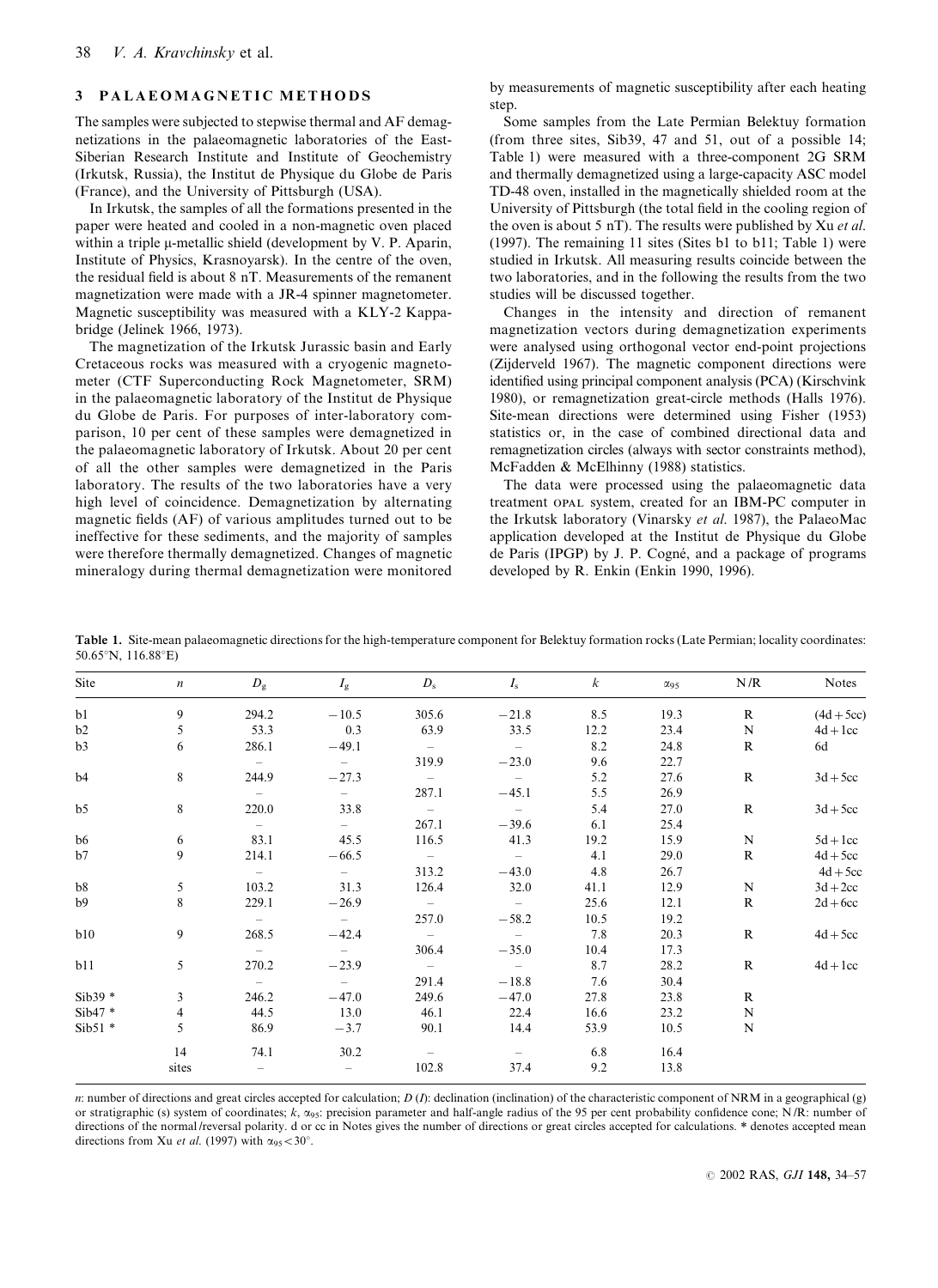#### 4 PALAEOMAGNETIC RESULTS

#### 4.1 South of the Mongol–Okhotsk suture zone

## 4.1.1 The Late Permian Belektuy formation of the Borzja region

As stated above, 26 sites have already been analysed and discussed by Xu et al. (1997). For the 11 sites of the present

study, the fine- to medium-grained sandstones of the Late Permian Belektuy formation exhibit low values of natural remanent magnetization (NRM), magnetic susceptibility  $(\chi)$ , and Koenigsberger ratio (Q). NRM averages 0.45 mA m<sup>-</sup> ,  $\chi = 10.56 \times 10^{-6}$  SI units, and Q = 0.15. NRM directions cluster around the present-day direction of the geomagnetic field in the region ( $D=351.5^{\circ}$ ,  $I=68.8^{\circ}$ ).

Thermal demagnetization of the samples (Fig. 3) enabled us to isolate two magnetization components. A low-temperature



Figure 3. Results of rock-magnetic and thermal demagnetization experiments for Belektuy formation (Borzja region, Late Permian) sediments. (a) Typical orthogonal vector plots (Zijderveld 1967), in tilt-corrected coordinates; closed (open) symbols: projection onto the horizontal (vertical) plane. Temperatures are indicated in  $\degree$ C. (b) Isothermal remanent magnetization (IRM) acquisition in fields of up to 1.2 T showing the presence of a low-coercivity magnetic mineral.

© 2002 RAS, GJI 148, 34-57

Belektuy formation (Borzja region, Late Permian)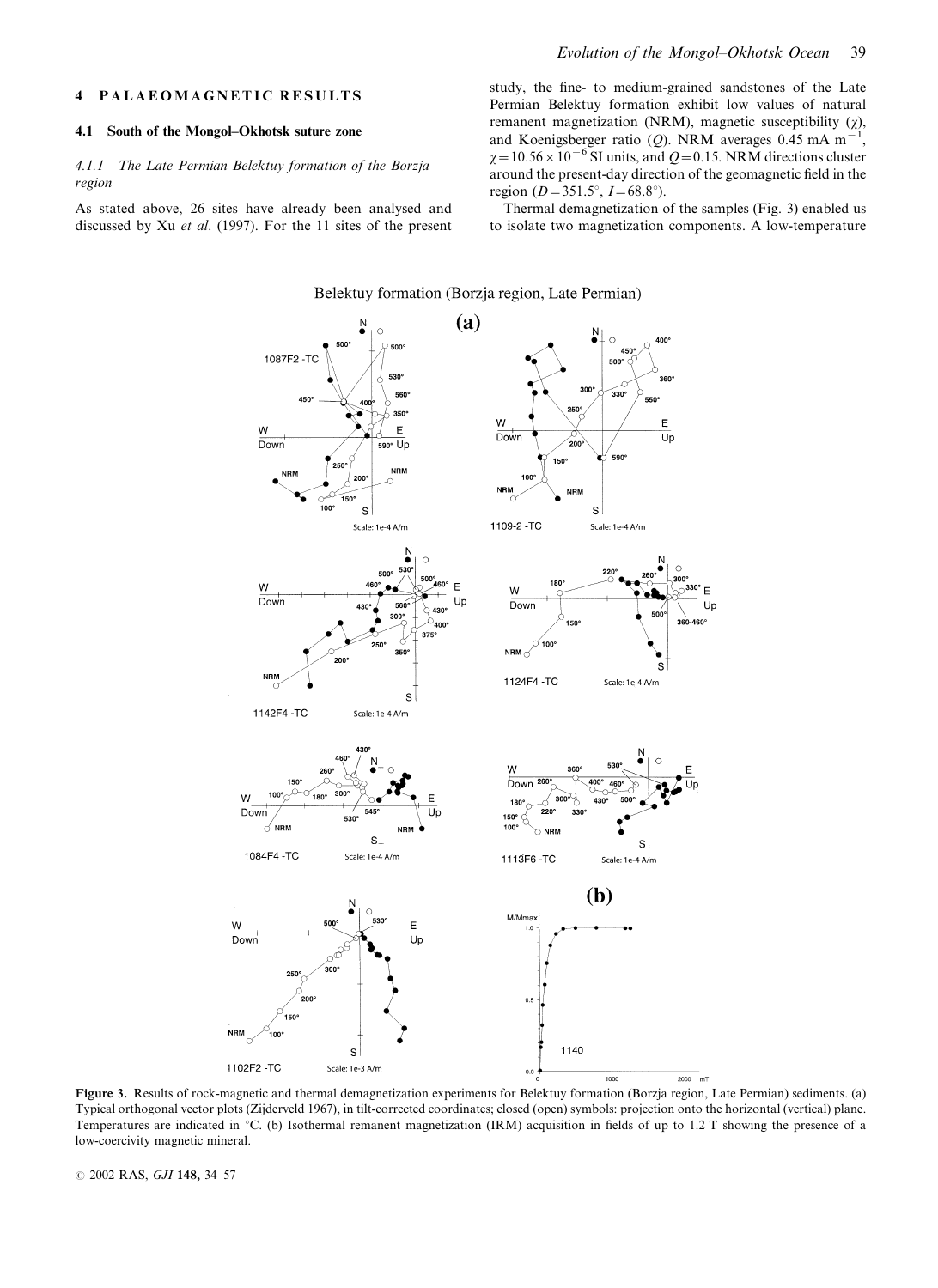component (LTC) is removed after heating up to 250–300  $^{\circ}$ C and makes up about 90 per cent of the total NRM intensity. This component coincides with the present-day geomagnetic field in geographical (i.e. before tilt-correction) coordinates. At the site level, the Fisher (1953) average of this component in geographical coordinates is  $D_g = 355.9^\circ$ ,  $I_g = 72.3^\circ$ ;  $k_g = 37.1$ ,  $\alpha_{95}=7.6^{\circ}$ ,  $n=11$  sites, and in stratigraphic coordinates it is  $D_s = 195.3^{\circ}$ ,  $I_s = 64.1^{\circ}$ ;  $k_s = 26.9$ ,  $\alpha_{95} = 9.0^{\circ}$ . Application of the fold test (McElhinny 1964) for the LTC gives a maximum at 35.5 per cent,  $k_g / k_s = 1.38$  (fold test inconclusive). The fold test of Watson & Enkin (1993) gives a similar result (35.5 per cent of maximum unfolding). However, because of its direction, and of the low unblocking temperature of this component, we interpret it as a recent overprint, probably of weathering origin.

After this LTC, the high temperature component (HTC) unblocks between 450 and 590  $^{\circ}$ C (Fig. 3). This temperature range, together with the low-coercivity minerals evidenced by the isothermal remanent magnetization (IRM) acquisition curves (Fig. 3b), shows that magnetite is the most likely carrier of this component. This HTC could be isolated in only 50 per cent of the samples. About 50 per cent of the rest of the samples displayed remagnetization great circles, and the McFadden & McElhinny (1988) statistics were used to determine the site-mean directions of the HTC.

Owing to the very low intensity of the HTC, the site-mean directions as well as the formation mean direction are quite scattered, as evidenced by the generally low values of the Fisher (1953)  $k$  parameters of the averages (Table 1). Because of this we have included in Table 1 sites with  $\alpha_{95} < 30^{\circ}$  instead of the usual  $\langle 15^\circ - 20^\circ \rangle$ . From the 26 sites studied by Xu *et al.* (1997), we have chosen only three with the number of samples >3 and  $\alpha_{95}$  less then 30°. All other sites of Xu *et al.* (1997) have either  $\alpha_{95} > 40^{\circ}$  or the number of samples <3. The whole population of the HTC, including the three sites of Xu et al. (1997) and the 11 sites from the present study, which are listed in Table 1 in stratigraphic order (e.g. site b1 at the bottom, and site b11 at the top of the sequence), shows either normal or reverse palaeomagnetic directions at the site level (Table 1, Fig. 4a), and tends to cluster upon unfolding. Although both polarities have been obtained, the reversal test (McFadden & Lowes 1981; McFadden & McElhinny 1990) performed in tilt-corrected coordinates is indeterminate (classification 'I' of McFadden and McElhinny), due to the large critical  $\gamma$ -value of 28.3° obtained for this population. Because of the monoclinal dipping of beds, the conventional fold test (McElhinny 1964) is inconclusive at the 95 per cent probability level. However, the Watson & Enkin (1993) fold test, based on 1000 trials, gives an optimum data grouping at 103.1 per cent of unfolding, with 95 per cent confidence limits at 75.3 and 129.0 per cent. That estimate is very near 100 per cent of untilting, and indicates that remanence is probably pre-tilting. Similarly, the fold test of Enkin (1990) gives a positive result (DC slope=1.105 $\pm$ 0.692). It is known that the age of folding in the region might be linked to the closure of the Mongol–Okhotsk Ocean (Zonenshain et al. 1990) and /or to the post-collisional shortening and rotations of blocks due to the penetration of India into Eurasia (Halim et al. 1998a). It may therefore span from the Jurassic to the Cenozoic. Taking all the evidence together, but without very strong arguments, we therefore assume that the average direction of the HTC is the primary Late Permian magnetization of this formation. The average tilt-corrected direction is  $D_s = 102.8^\circ$ ,  $I_s = 37.4^\circ$ ;  $k_s = 9.2$ ,  $\alpha_{95} = 13.8^\circ$ ,  $n = 14$  sites.



temperature component (HTC) with their  $\alpha_{95}$  circles of confidence shown in in situ (left) and tilt-corrected (right) coordinates, for (a) Belektuy formation (Late Permian, Borzja region) and (b) Shadaron formation (Middle–Late Jurassic, Unda-Daya Depression). Closed (open) symbols: downward (upward) inclinations. Star: formation mean directions. Cross: present-day magnetic field direction.

## 4.1.2 The Middle–Late Jurassic Shadaron formation of the Unda-Daya Depression

The different lithologies for example andesites and andesitebasalts, and sediments (sandstones, tuff-sandstones) sampled in the Unda-Daya depression have two different values of initial magnetic parameters. The first group of andesite and andesitebasalt samples shows typical values for igneous rocks, with high values of NRM intensity (0.5 A m<sup>-1</sup>), magnetic susceptibility  $(\chi \approx 300 \times 10^{-6} \text{ SI} \text{ units})$  and Koenigsberger ratio Q (2.7). The second group of sediments has relatively lower values of these parameters: NRM  $\approx$  4.5 mA m<sup>-1</sup>,  $\chi \approx 10 \times 10^{-6}$  SI units,  $Q = 0.7$ .

As demagnetization diagrams for sediments showed the LTC, or great circles for the HTC in some cases, we discuss only the volcanic rock study below. The thermal demagnetization of the Shadaron (Middle–Late Jurassic, Fig. 5) volcanic samples isolates two, sometimes three, magnetic components. The LTC is demagnetized by 400–500  $\degree$ C, and its average direction at the sample level is  $D_g = 353.8^\circ$ ,  $I_g = 78.4^\circ$ ;  $k_g = 44.8$ ,  $\alpha_{95} = 3.3^\circ$ ,  $n=43$  samples, in geographical coordinates. It is very close to the present geomagnetic field in the sampling region ( $D = 351.1^{\circ}$ ,  $I=69.4^{\circ}$ , and we therefore assume that it is a present-day overprint. The HTC demagnetizes between 500 and 590  $^{\circ}$ C, and it appears to be better resolved in normal than in reverse polarity (Fig. 5a). In some cases, when the demagnetization path does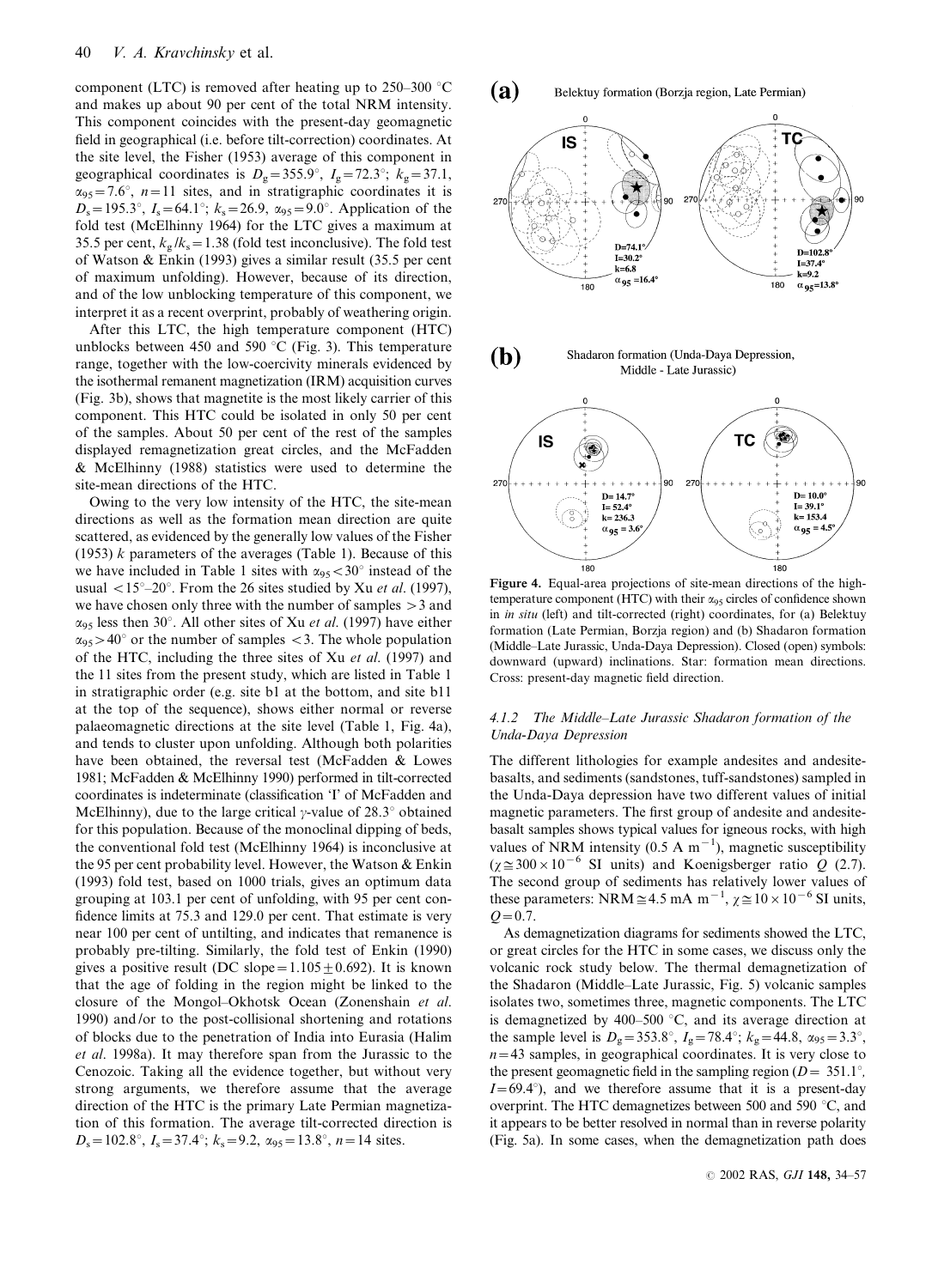Shadaron formation (Unda-Daya Depression, Middle - Late Jurassic)



Figure 5. Results of rock-magnetic and demagnetization experiments for the Shadaron formation of Unda-Daya Depression (Middle–Late Jurassic). (a) Typical orthogonal vector plots (Zijderveld 1967), in tilt-corrected coordinates, for thermal demagnetizations (steps indicated in  $°C$ ). (b) Alternating field (AF) demagnetization (steps indicated in mT). Symbols: same conventions as in Fig. 3. (c) IRM acquisition in fields of up to 1.2 T showing the presence of a low-coercivity magnetic mineral, possibly magnetite.

not converge towards the origin, the great-circle method was used. Some AF demagnetization experiments were performed (Fig. 5b), but they did not enable us to resolve this component clearly. The majority of AF demagnetizations are not directed towards the origin in the diagrams. On the basis of IRM experiments (Fig. 5c), which display low-coercivity minerals and thermal unblocking temperatures (500–590  $^{\circ}$ C), we conclude that magnetite might be the carrier of the HTC for this formation.

Although the between-site  $k$  parameter tends to decrease on unfolding, and probably because of small deviations among the beds, the fold test (McElhinny 1964) is inconclusive in the formation (Table 2, Fig. 4b). The fold test simulation using Watson & Enkin's (1993) method does not determine a maximum degree of untilting. This means that the fold test is ambiguous, and thus also inconclusive. All sites of Table 2 are listed in stratigraphic order, from the bottom to the top of the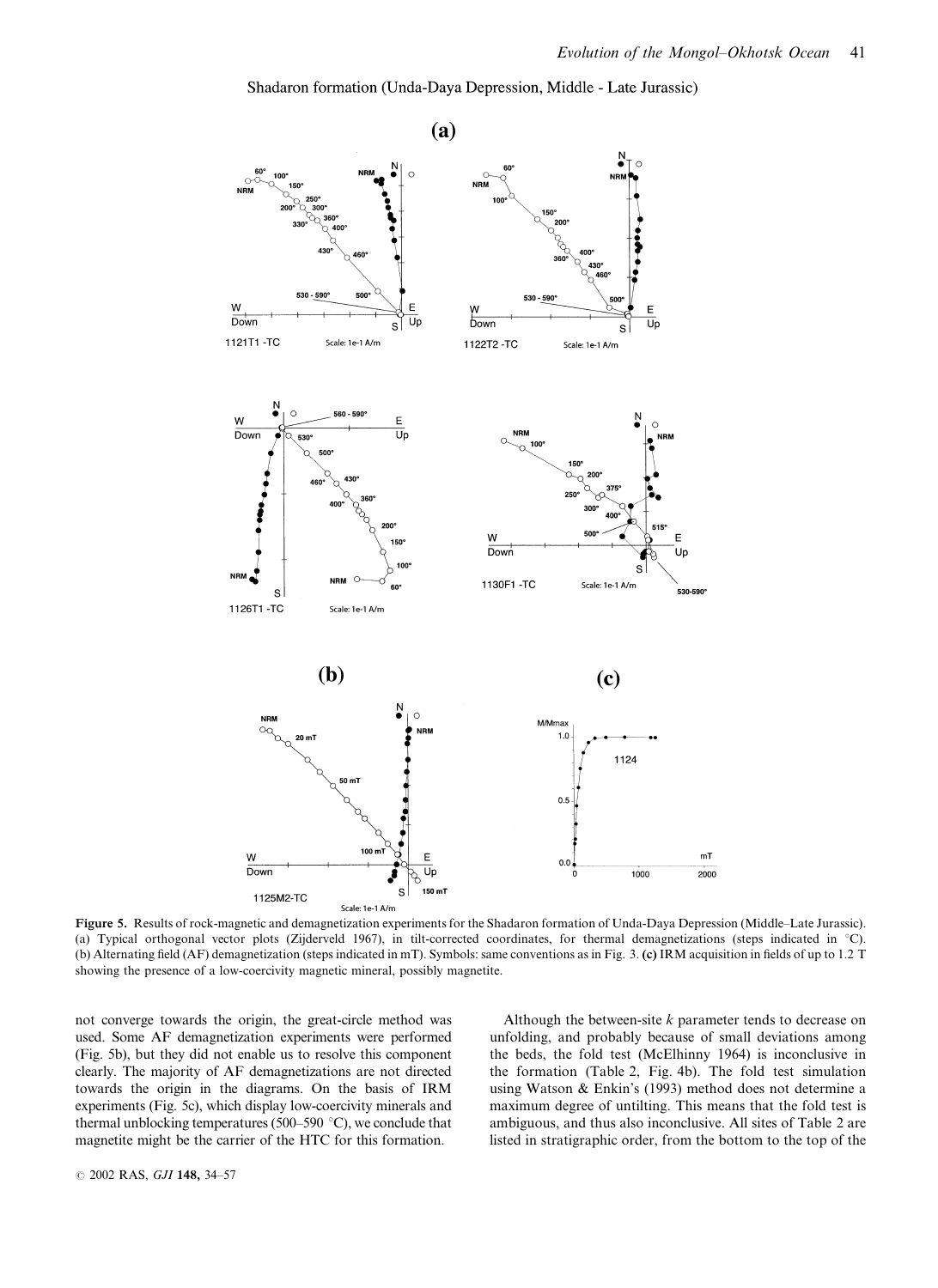Table 2. Site-mean palaeomagnetic directions for the high-temperature components for Shadaron formation rocks (Middle–Late Jurassic; location:  $51.5^{\circ}$ N,  $117.5^{\circ}$ E).

| Site    | $\boldsymbol{n}$ | $D_{\rm g}$              | $I_{\rm g}$ | $D_{\rm s}$              | $I_{\rm s}$              | $\boldsymbol{k}$ | $\alpha_{95}$ | N/R          | <b>Notes</b> |
|---------|------------------|--------------------------|-------------|--------------------------|--------------------------|------------------|---------------|--------------|--------------|
| $1 - 1$ | $\overline{4}$   | 8.2                      | 60.5        |                          |                          | 35.9             | 15.5          | N            | 4d           |
|         |                  | $\overline{\phantom{0}}$ | 2.7         | 46.4                     | 9.8                      | 14.8             |               |              |              |
| $1 - 2$ | 5                | 200.6                    | $-49.1$     | 199.8                    | $-34.1$                  | 85.7             | 10.4          | R            | $1d + 4cc$   |
| $1 - 3$ | $\overline{4}$   | 13.4                     | 50.7        | $\overline{\phantom{0}}$ | $\overline{\phantom{0}}$ | 153.9            | 7.4           | N            | 4d           |
|         |                  | $\overline{\phantom{m}}$ | 12.6        | 36.4                     | 149.0                    | 7.6              |               |              |              |
| $1-4$   | $\overline{4}$   | 16.2                     | 53.3        | 9.5                      | 39.7                     | 402.1            | 4.6           | N            | 4d           |
| $1 - 5$ | 6                | 12.3                     | 48.4        | 7.4                      | 34.4                     | 64.3             | 8.4           | N            | 6d           |
| $1-6$   | $\tau$           | 8.5                      | 51.0        | 4.0                      | 36.7                     | 275.9            | 3.6           | N            | 7d           |
| $2 - 1$ | 5                | 204.9                    | $-55.5$     | $\overline{\phantom{0}}$ | $\overline{\phantom{0}}$ | 33.6             | 16.6          | $\mathbb{R}$ | $1d + 4cc$   |
|         |                  | $\overline{\phantom{0}}$ | 197.2       | $-44.1$                  | 38.5                     | 15.5             |               |              |              |
| $2 - 2$ | 6                | 13.5                     | 50.1        |                          |                          | 22.0             | 14.6          | N            | 6d           |
|         |                  | $\overline{\phantom{0}}$ | 5.8         | 39.8                     | 20.1                     | 15.3             |               |              |              |
|         | 8                | 14.7                     | 52.4        | $\overline{\phantom{0}}$ |                          | 236.3            | 3.6           |              |              |
|         | sites            |                          |             | 10.0                     | 39.1                     | 153.4            | 4.5           |              |              |

Same abbreviations as in Table 1.

sampling locality; that is, site 1-1 has the lowest stratigraphic position in the sampled section and site 2-2 the highest. Two palaeomagnetic polarities have been recovered, with six sites with normal polarity and two sites with reverse. However, the reversal test (McFadden & McElhinny 1990) is only marginally significant, with a critical  $\gamma=8.9^{\circ}$ , and the angle between the two populations (reverse and normal) being  $9^\circ$ . We may, however, question the significance of this test with only two reverse data. Only new studies will solve this problem.

With the lack of any positive fold or reversal test it is difficult to access the primary origin of this magnetization. We note, however, (1) the presence of both polarities, and (2) the fact that the *in situ* mean direction  $(D_g=14.7^{\circ}, I_g=52.4^{\circ};$  $\alpha_{95}$  = 3.6°; Table 2) matches neither the present-day geomagnetic field direction (Fig. 5) nor any palaeomagnetic field direction deduced from the Eurasia APWP (Besse & Courtillot 1991) or North China Block (Zhao et al. 1996; Enkin et al. 1992; Gilder & Courtillot 1997) for geological times younger than the Jurassic. We therefore make the assumption that the HTC is the primary palaeomagnetic direction of the Shadaron formation (the formation mean direction in stratigraphic coordinates  $D_s=10^\circ$ ,  $I_s=39.1^\circ$ ;  $\alpha_{95}=4.5$ ). The *in situ* HTC direction is close to the Late Jurassic NCB and Inner Mongolian area directions (south of the Amuria block; Zhao et al. 1990). There is no strong geological evidence that all magmatism took place at the same time as the sedimentation forming. We cannot exclude that some magmatic events occurred after sediment forming and titling. In this case in-situ coordinates pole might be more probable.

#### 4.2 North of the Mongol–Okhotsk suture zone

#### 4.2.1 The Late Permian Alentuy formation of Khilok region

Two types of lithologies from the Alentuy formation were sampled, andesite and dacite on the one hand, and sandstone on the other. Andesite and dacite have average magnetic values of NRM = 3 mA m<sup>-1</sup>, magnetic susceptibility  $\chi$  = 3.6 × 10<sup>-6</sup> SI units and  $Q=1.4$ . Sandstones have slightly higher values, probably because of alteration: NRM = 6.1 mA m<sup>-1</sup>,  $\chi$  = 8.5  $\times$  $10^{-6}$  SI units,  $Q=1.2$ .

During thermal demagnetization of both rock types of the Alentuy formation (Figs 6a to e), two magnetization components were resolved. First, a LTC demagnetizes between room temperature and 300–430 °C. On the sample level, this LTC averages at  $D_g=4.0^{\circ}$ ,  $I_g=69.6^{\circ}$ ;  $k_g=14.9$ ,  $\alpha_{95}=7.7^{\circ}$  in geographical coordinates. The fold test (McElhinny 1964) is negative at the 99 per cent confidence level, with the ratio of precision parameters  $k_g / k_s = 3.4$  for  $n = 25$ . Moreover, the *in situ* direction conforms to the present-day geomagnetic field in the region  $(D=355.3^{\circ}, I=70.1^{\circ})$ . We therefore interpret the LTC as a post-folding recent magnetization overprint.

The HTC trends towards the origin of the orthogonal projections (Fig. 6), with an unblocking temperature range of 400–500 °C to 560–610 °C with generally steep negative inclinations in tilt-corrected coordinates (Figs 6a to d). IRM experiments (Fig. 6f), which evidence low-coercivity magnetic minerals, together with the observed thermal unblocking range, suggest that magnetite is the carrier of the HTC. There is no difference between the directions of the HTC for sandstones, tuffs and andesites-dacites in terms of secular variations of the geomagnetic field, as evidenced by the within-site grouping parameters (Table 3, Fig. 7a).

The site-mean directions cluster upon unfolding, with an increase of  $k$  parameter from 6.8 in situ to 23.4 after tiltcorrection. The ratio of precision parameters  $(k_s / k_g = 3.45)$  is higher than the critical value at the 99 per cent confidence level (2.47), and the fold test (McElhinny 1964) is therefore positive. The fold test of Watson & Enkin (1993), based on 1000 trials, gives an optimum data grouping at 105.9 per cent of unfolding, with 95 per cent confidence limits at 97.0 and 114.3 per cent, which indicates that remanence is pre-tilting. The lack of evidence of metamorphism in the section of the Alentuy formation, and the coincidence of the HTC directions in various types of rocks are additional arguments in favour of the primary origin of the HTC. We therefore conclude that the formation mean direction in stratigraphic coordinates  $(D_s=225.2^\circ, I_s=-76.2^\circ; \alpha_{95}=8.1^\circ,$  $n=15$  sites; Table 3) is indeed the primary palaeomagnetic direction in the Alentuy formation.

We finally note that the HTC has a reverse polarity direction in almost all of the sites, which is typical for the Late Permian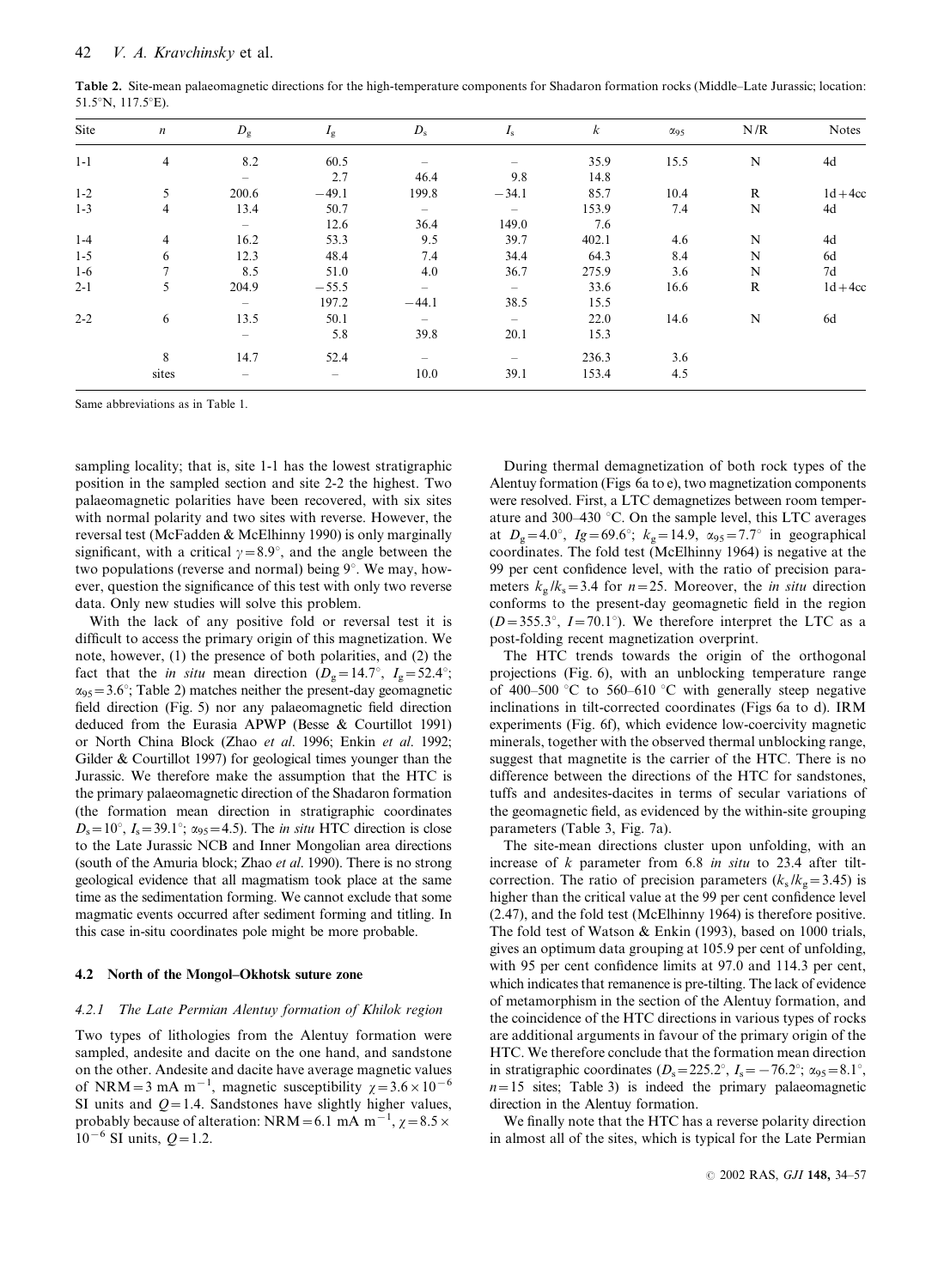

Alentuy formation (Khilok region, Late Permian)

Figure 6. Results of rock-magnetic and thermal demagnetization experiments for the Alentuy formation of Khilok region (Late Permian). (a)–(e) Typical orthogonal vector plots (Zijderveld 1967), in tilt-corrected coordinates, for thermal demagnetizations (steps indicated in  $^{\circ}$ C). Symbols: same conventions as in Fig. 3. (f) IRM acquisition in fields of up to 1.2 T showing the presence of a low-coercivity magnetic mineral.

(reverse Kiaman superchron). Only four samples, out of 10, of site 18-10, which is the uppermost in the sampled formation, display positive magnetic inclinations of the HTC (Fig. 6e). The six samples above these four positive inclination samples again have reverse directions, the same as for all the other sites

of the formation. From the data of this site, we assume that most of the Alentuy formation was formed during the Kiaman superchron, with formation ending in the Tatarian (uppermost Permian), during a normal polarity interval. However, we do not have enough evidence for this from the present study.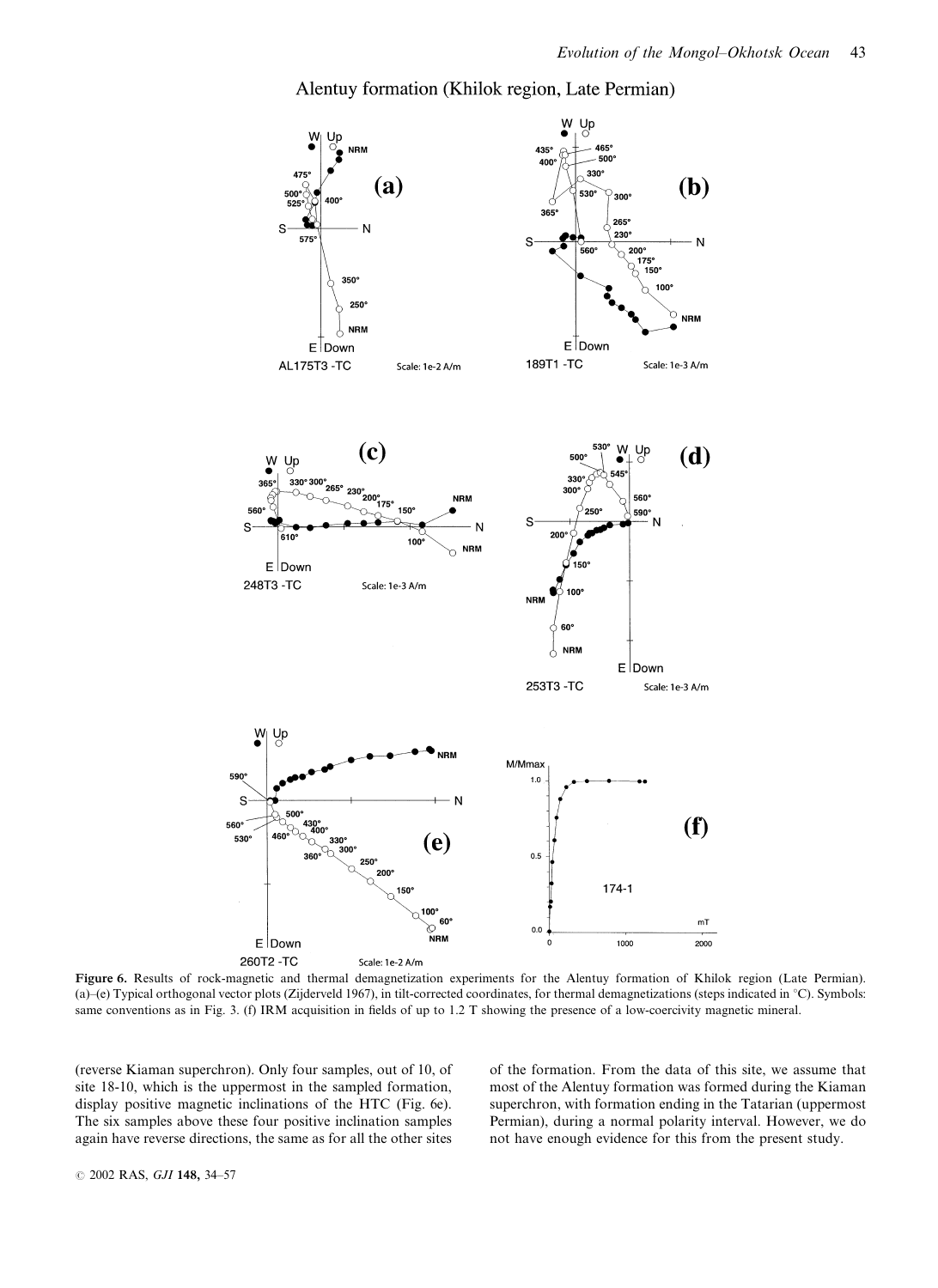| Table 3. Site-mean palaeomagnetic directions for the high-temperature components for Alentuy formation rocks (Late Permian; location: |  |  |  |  |  |  |
|---------------------------------------------------------------------------------------------------------------------------------------|--|--|--|--|--|--|
| $50.8^{\circ}$ N, $107.2^{\circ}$ E).                                                                                                 |  |  |  |  |  |  |

| Site    | $\boldsymbol{n}$ | $D_{\rm g}$              | $I_{\rm g}$              | $D_{\rm s}$              | $I_{\rm s}$              | $\boldsymbol{k}$ | $\alpha_{95}$ | N/R          | <b>Notes</b>        |
|---------|------------------|--------------------------|--------------------------|--------------------------|--------------------------|------------------|---------------|--------------|---------------------|
| $17-1$  | 6                | 225.5                    | $-44.2$                  | $\sim$                   | $\sim$                   | 257.6            | 4.2           | $\mathbb{R}$ | sandstones          |
|         | (6d)             | $\overline{\phantom{0}}$ | $\overline{\phantom{0}}$ | 202.1                    | $-58.4$                  | 156.8            | 5.4           |              | $(260/17-274/31)$   |
| $17-2$  | 6                | 257.1                    | $-43.1$                  | $\sim$                   | $\sim$                   | 28.8             | 12.9          | $\mathbf R$  | tuff-sandstones     |
|         | (5dlec)          | $\overline{a}$           | $\overline{\phantom{0}}$ | 233.3                    | $-79.3$                  | 21.3             | 15.1          |              | $(263/27-274/55)$   |
| $17-3$  | $5\overline{)}$  | 52.8                     | $-82.8$                  | 229.3                    | $-77.2$                  | 80.2             | 8.6           | $\mathbf R$  | tuffs $(51/20)$     |
|         | (5d)             |                          |                          |                          |                          |                  |               |              |                     |
| $17-4$  | 10               | 11.5                     | $-66.3$                  | 316.1                    | $-75.4$                  | 8.0              | 18.2          | $\mathbf{R}$ | tuffs               |
|         | (10d)            |                          |                          |                          |                          |                  |               |              | (51/20)             |
| $17-5$  | 5                | 298.9                    | $-63.7$                  | 272.3                    | $-51.9$                  | 37.3             | 13.1          | $\mathbf{R}$ | tuffs               |
|         | $(4d + 1cc)$     |                          |                          |                          |                          |                  |               |              | (51/20)             |
| $17-6$  | 8                | 50.4                     | $-76.4$                  | $\overline{\phantom{0}}$ | $\overline{\phantom{0}}$ | 90.6             | 6.0           | $\mathbf{R}$ | fine sindstones     |
|         | $(5d+3cc)$       | $\overline{\phantom{0}}$ | $\overline{\phantom{a}}$ | 219.0                    | $-83.8$                  | 86.5             | 6.2           |              | $(41/18 - 56/20)$   |
| $17-7$  | 5                | 136.8                    | $-76.9$                  | 195.1                    | $-66.9$                  | 43.5             | 11.7          | $\mathbb{R}$ | andesite-dicites    |
|         | (5d)             |                          |                          |                          |                          |                  |               |              | (51/20)             |
| $18-1$  | 5 <sup>5</sup>   | 97.3                     | $-38.3$                  | $ \,$                    | $\overline{a}$           | 23.0             | 17.4          | $\mathbf{R}$ | sandstones          |
|         | $(3d+2cc)$       | $\sim$                   | $\sim$                   | 121.1                    | $-76.9$                  | 26.9             | 16.1          | $\mathbb{R}$ | $(82/38 - 94/50)$   |
| $18-2$  | $7\overline{ }$  | 75.7                     | $-47.1$                  | $\sim$                   | $\sim$                   | 15.2             | 16.6          | $\mathbb{R}$ | sandstones          |
|         | $(4d+3cc)$       | $\sim$                   | $\overline{\phantom{0}}$ | 309.1                    | $-82.0$                  | 16.7             | 15.8          |              | $(78/40 - 91/50)$   |
| $18-3$  | 6                | 124.5                    | $-63.1$                  | $\overline{a}$           | $\sim$                   | 37.4             | 11.9          | $\mathbb{R}$ | sandstones          |
|         | $(3d+3cc)$       | $\sim$                   | $\sim$                   | 225.8                    | $-64.4$                  | 31.1             | 13.1          |              | $(83/41 - 88/50)$   |
| $18-4$  | $7\overline{ }$  | 98.7                     | $-53.0$                  | $\sim$                   | $\sim$                   | 62.4             | 8.0           | $\mathbb{R}$ | sandstones          |
|         | $(4d+3cc)$       | $\overline{\phantom{0}}$ | $ \,$                    | 215.1                    | $-74.1$                  | 100.9            | 6.3           |              | $(74/32 - 98/47)$   |
| $18-5$  | 5 <sup>5</sup>   | 77.2                     | $-52.0$                  | $\sim$                   | $\sim$                   | 15.8             | 19.9          | $\mathbf R$  | sandstones          |
|         | (5d)             | $\sim$                   | $\overline{\phantom{0}}$ | 339.1                    | $-76.6$                  | 36.0             | 12.9          |              | $(91/40 - 112/54)$  |
| $18-6$  | $\overline{4}$   | 150.9                    | $-54.2$                  | $\sim$                   | $\overline{\phantom{a}}$ | 196.9            | 7.0           | $\mathbf{R}$ | tuffs               |
|         | $(3d+1cc)$       | $\sim$                   | $\overline{\phantom{0}}$ | 208.1                    | $-69.8$                  | 102.7            | 9.7           |              | $(109/30 - 119/39)$ |
| $18-8$  | $7\overline{ }$  | 91.2                     | $-63.0$                  | $\overline{\phantom{0}}$ | $-$                      | 27.0             | 11.8          | $\mathbb{R}$ | flows of            |
|         | (7d)             | $\overline{\phantom{a}}$ | $\sim$                   | 195.3                    | $-74.8$                  | 43.4             | 9.3           |              | andesite-dicites    |
|         |                  |                          |                          |                          |                          |                  |               |              | $(53/30 - 87/37)$   |
| $18-10$ | -10              | 145.8                    | $-65.4$                  | 207.1                    | $-53.4$                  | 16.4             | 12.3          | N/R          | flows of            |
|         | (10d)            |                          |                          |                          |                          |                  |               | (4/6)        | andesite-dicites    |
|         |                  |                          |                          |                          |                          |                  |               |              | (70/35)             |
|         | 15               | 109.2                    | $-76.4$                  |                          |                          | 6.8              | 15.8          |              |                     |
|         | sites            | $\overline{\phantom{0}}$ | $\qquad \qquad -$        | 225.2                    | $-76.2$                  | 23.4             | 8.1           |              |                     |

Same abbreviations as in Table 1. In the last column, the bedding orientation is marked. For example (260/17–274/31) means that azimuth of dip changes from 260 $^{\circ}$  to 274 $^{\circ}$ , and dip changes from 17 $^{\circ}$  to 31 $^{\circ}$ , for this site. Note that each sample calculations individual azimuth of dip and dip were used.

#### 4.2.2 The Irkutsk Jurassic basin of the Sibernian platform

The NRM intensity of the samples from this formation is rather low and ranges from 0.5 to 1.5 mA  $m^{-1}$ . However, the thermal demagnetization curves (Fig. 8) show evidence of two components of magnetization in most of the 160 samples. A LTC demagnetizes between NRM and  $250-330$  °C. The formation mean of this LTC, computed at the site level, averages at  $D_g = 354.8^\circ$ ,  $I_g = 69.0^\circ$ ;  $k_g = 55.7^\circ$ ,  $\alpha_{95} = 5.0^\circ$  in situ, and  $D_s = 0.3^\circ$ ,  $I_s = 70.1^\circ$ ;  $\bar{k}_s = 32.7^\circ$ ,  $\alpha_{95} = 6.5^\circ$ ,  $n = 16$  after tiltcorrection. The  $k$  parameter tends to decrease upon unfolding, but, due to the weak dip angles of the bedding plane, this is not significant at the 95 per cent confidence level. However, the in situ average conforms to the present-day geomagnetic field direction ( $D=357.7^{\circ}$ ,  $I=71.3^{\circ}$ ), and we therefore assume that the LTC is a recent overprint.

After removal of the LTC, a weak and often noisy HTC, which is completely unblocked by  $550-590$  °C (Fig. 8), could be identified. This HTC has either northeast downward directions (Fig. 8a, specimens 39C-J5 and 122B-J6), or southwest upward directions (Fig. 8a, specimen 86B-J11). This component could

be resolved in orthogonal plots in only about 30 per cent of the studied specimens. In most cases, the demagnetization path does not converge towards the origin, as shown for specimen 63B-J8 in Fig. 8(b) (right), but aligns along a great circle which, in that case, converges towards an upward direction without reaching it (Fig. 8b, left). This kind of behaviour has been observed in most of the samples having a reverse HTC. In such situations the remagnetzation planes were used, and the combined method for directions and sector constraint (McFadden & McElhinny 1988) was used for calculating the site-mean direction. We note that, although all the polarity changes follow the stratigraphic sequence, reverse polarities could be determined only with the remagnetization circles method.

The site-mean directions of the HTC (Fig. 7b, Table 4) are very scattered, at the site and the formation levels. This dispersion probably arises from the low intensity of the HTC, which could be determined only with the great-circle method in a large number of samples, and is quite noisy in the other cases. Owing to the subhorizontal bedding of these Jurassic rocks from the Siberian platform, the  $k$  parameter does not significantly change upon unfolding, and the fold test is inconclusive.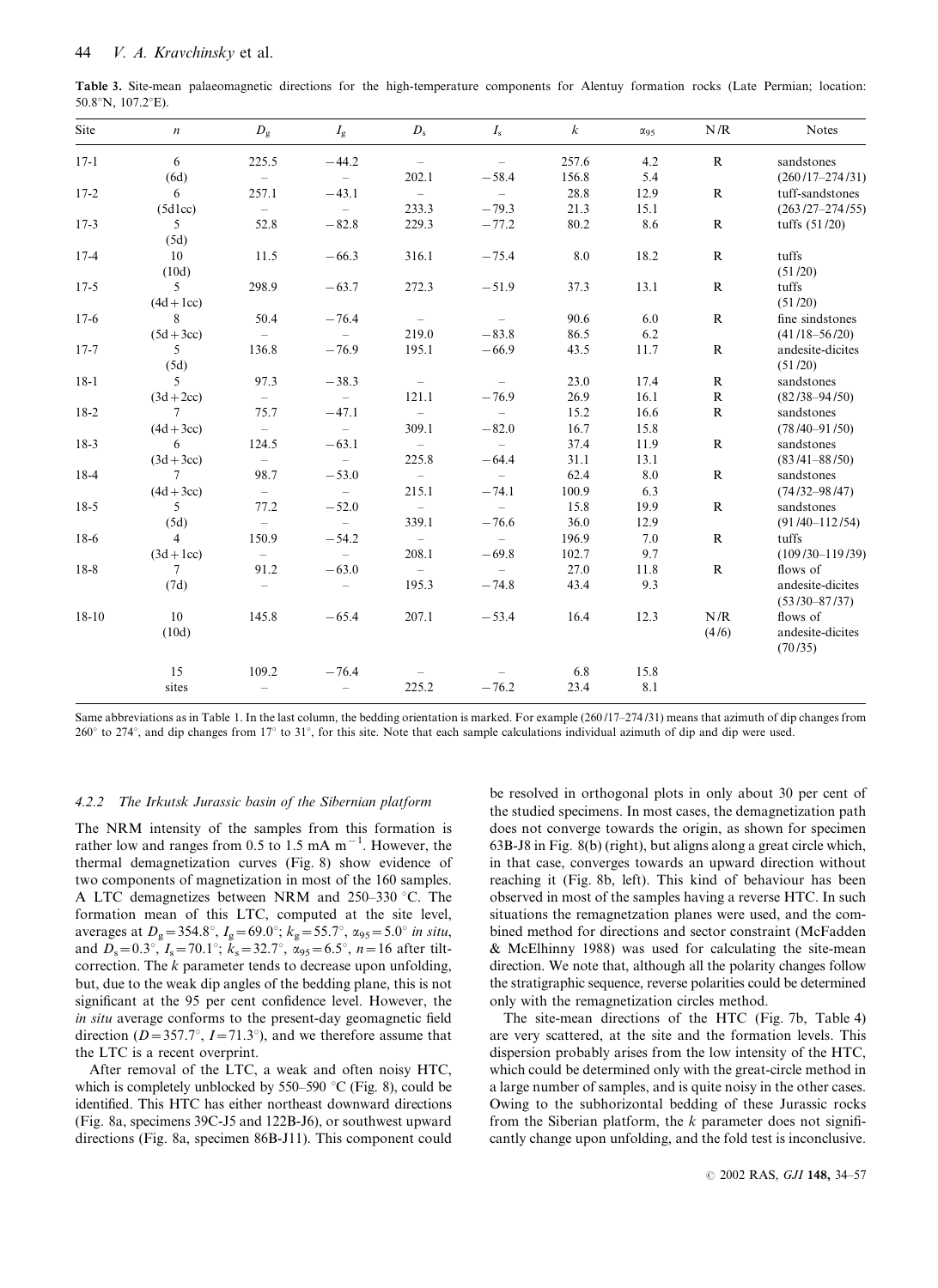Table 4. Site-mean directions for the high-temperature components for south Siberia platform formations (Early–Middle Jurassic; location: 52.0°N,  $104.0^{\circ}$ E).

| Site | n/N   | $D_{\rm g}$ | $I_{\rm g}$ | $D_{\rm s}$ | $I_{\rm s}$ | k    | $\alpha_{95}$ | N/R    | <b>Notes</b>               |
|------|-------|-------------|-------------|-------------|-------------|------|---------------|--------|----------------------------|
| J1   | 18/21 | 0.1         | 78.4        | 0.1         | 78.4        | 2.9  | 24.6          | $18/-$ | $16d + 2cc$                |
| J2   | 7/15  | 254.2       | $-53.7$     | 254.5       | $-53.7$     | 5.6  | 29.3          | 1/6    | $3d + 4cc$                 |
| J3   | 4/7   | 234.2       | $-37.4$     | 234.2       | $-37.4$     | 4.0  | 104.7         | $-14$  | 4cc                        |
| J4   | 5/8   | 39.9        | 75.3        | 39.9        | 75.3        | 2.2  | 68.2          | $5/-$  | $4d + 1cc$                 |
| J5   | 8/8   | 8.9         | 41.1        | 8.3         | 29.1        | 5.4  | 27.5          | 2/6    | $2d + 6cc$                 |
| J6   | 8/8   | 181.7       | $-61.2$     | 180.5       | $-67.2$     | 15.8 | 15.5          | 3/5    | $2d + 6cc$                 |
| J7   | 8/8   | 246.4       | $-40.9$     | 245.8       | $-49.4$     | 2.5  | 43.5          | 2/6    | $4d + 4cc$                 |
| J8   | 7/8   | 343.2       | 59.9        | 343.2       | 59.2        | 3.0  | 42.7          | 3/4    | $3d + 4cc$                 |
| J9   | 6/8   | 177.2       | $-64.7$     | 193.7       | $-53.3$     | 8.7  | 26.5          | $-16$  | $2d + 4cc$                 |
| J11  | 4/8   | 222.8       | $-28.0$     | 222.8       | $-28.0$     | 16.3 | 31.8          | $-14$  | $1d + 3cc$                 |
| J12  | 7/8   | 32.0        | 56.2        | 49.3        | 62.9        | 4.4  | 35.4          | 4/3    | $1d + 6cc$                 |
| J13  | 8/8   | 25.4        | 68.1        | 104.0       | 73.9        | 5.5  | 27.4          | 3/5    | $2d + 6cc$                 |
| J14  | 7/8   | 266.7       | $-66.1$     | 266.7       | $-66.1$     | 2.8  | 44.6          | $-I7$  | $3d + 4cc$                 |
| J15  | 6/8   | 343.4       | 80.9        | 343.4       | 80.9        | 9.3  | 25.6          | 3/3    | $2d + 4cc$                 |
| J16  | 5/7   | 334.7       | 62.1        | 13.7        | 59.1        | 9.3  | 27.1          | $5/-$  | $4d + 1cc$                 |
| Mean | 15    | 30.5        | 62.6        |             |             | 12.6 | 11.2          |        | All sites                  |
|      | sites |             |             | 36.3        | 62.4        | 12.1 | 11.5          |        | together                   |
|      | 9     | 20.1        | 64.7        |             |             | 14.3 | 14.1          |        | Sites with                 |
|      | sites |             |             | 29.5        | 63.3        | 11.3 | 16.0          |        | $\alpha_{95} < 35^{\circ}$ |

Same abbreviations as in Table 1.

However, the presence of both polarities, and the fact that the LTC and HTC show different directions, supports the idea that the HTC might be the primary Jurassic magnetization of these rocks. The tilt-corrected HTC, which is  $D_s = 29.5^\circ$ ,  $I_s = 63.3^\circ$ ,  $k_s=11.3$ ,  $\alpha_{95}=16.0^\circ$ ,  $n=9$  (Table 4) should, however, be considered as a preliminary rough estimate of the Lower–Middle Jurassic magnetic field of Siberia.

Because of its very large uncertainty, due to the problems in demagnetization given above, the Lower–Middle Jurassic palaeopole of the Irkutsk basin (Table 4) deserves only little attention. We conclude that the magnetization of this series might indeed be primary, because of the presence of two polarities. Only new palaeomagnetic data from Jurassic formations will help to give the Jurassic palaeoposition of Siberia more precisely.

#### 4.2.3 The Late Jurassic Badin formation of Mogzon region (Chita province)

Badin formation rocks are characterized by the following values of magnetic parameters:  $NRM = 0.35{\text -}0.9 \text{ mA m}^{-1}$ , magnetic susceptibility  $\chi = 7.0-8.0 \times 10^{-6}$  SI units, and  $Q = 0.1-0.2$ . Both thermal and AF demagnetizations (Fig. 9) resolve two magnetization components. A first, low-temperature component in thermal demagnetization is isolated between NRM and 250 °C. Its average direction in *in situ* coordinates is  $D_g=2.2^{\circ}$ ,  $I_g=76.2^{\circ}$ ;  $k=78.9$ ,  $\alpha_{95}=4.7^{\circ}$ ,  $n=13$  sites. This component direction is close to the present-day geomagnetic field direction in the region ( $D=353.5^{\circ}$ ,  $I=70.5^{\circ}$ ), and we consider that this is the present-day overprinting direction.

The high-temperature component is isolated in the temperature range  $250-590$  °C in the samples of a first group of nine sites (sites 3-1 to 8-3; Fig. 9a, Table 5). In this group of specimens, the HTC component could be isolated by AF demagnetization up to 100 mT (Fig. 9b, left). IRM acquisition curves (Fig. 9c, left) for specimens from this group evidence a

presence of low-coercivity minerals. In the second group of three sites (sites 9-1 to 9-3; Table 5, Fig. 9b, right) the HTC was resolved between 200 and 690 °C. IRM experiments (Fig. 9c, right) give curves typical of high-coercivity minerals. From these unblocking temperature ranges and the IRM experiment results, the carrier of the HTC magnetization for the first group of nine sites is probably magnetite, and for the second group could be haematite. Regarding the directions, all the samples from sites 3-1 to 8-3 have a HTC with negative steep upward inclinations, whereas the HTC from all the specimens from sites 9-1 to 9-3 have positive intermediate inclinations.

Thus, we have two very distinct groups of samples, with different unblocking temperature ranges, different magnetic carriers, and distinct magnetization directions. As noted above, sites 9-1 to 9-3 are separated from the other nine sites by faults and a rhyolite intrusion, and have been dated by lateral facies correlation (Likhanov 1991). Moreover, the reversal test (McFadden & McElhinny 1990) appears negative for the tiltcorrected population. We therefore conclude that the magnetizations from groups 3-1 to 8-3 and 9-1 to 9-3 may have a different age, and this is the reason why we computed the formation mean directions for each group separately (Table 5).

The population of site-mean directions of sites 3-1 to 8-3 tends to cluster upon unfolding (Table 5, Fig. 8c). In effect, the precision parameter  $k$  is higher in stratigraphic coordinates  $(k<sub>s</sub>=167.7)$  than in geographical coordinates  $(k<sub>g</sub>=49.6)$ . This difference  $(k_s / k_g = 3.38)$  is significant at the 95 per cent confidence level, with the critical value of the confidence level 2.33. We therefore assume that the HTC may be the primary magnetization for, at least, this group of sites. The fold test of Watson & Enkin (1993) gives an optimum degree of untilting (50 percentile, 1000 trials) at 97.3 per cent (with 95 per cent confidence limits at 75.5 and 120.0 per cent). This estimate is very near 100 per cent and indicates that remanence is indeed pretilting.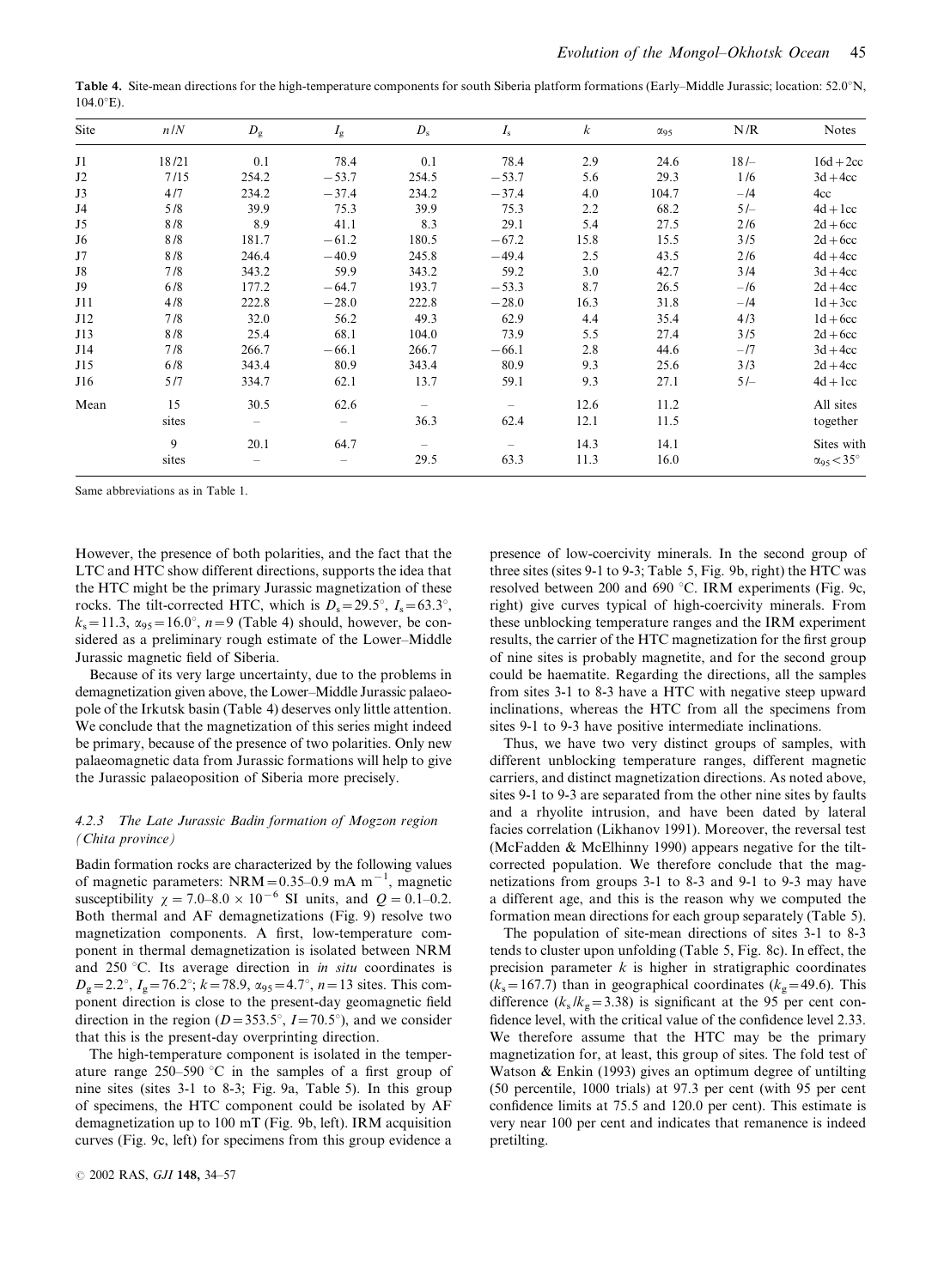

Figure 7. Equal-area projections of site-mean directions of the high-temperature component with their  $\alpha_{95}$  circles of confidence shown in *in situ* (left) and tilt-corrected (right) coordinates, for (a) Khilok river region (Alentuy formation, Late Permian); (b) Siberian platform Early–Middle Jurassic sediment field; (c) Mogzon region (Badin formation, Late Jurassic); (d) Gusinoe Ozero Depression (Gosinoozersk series, Early Cretaceous). Closed (open) symbols: downward (upward) inclinations. Star: formation mean directions.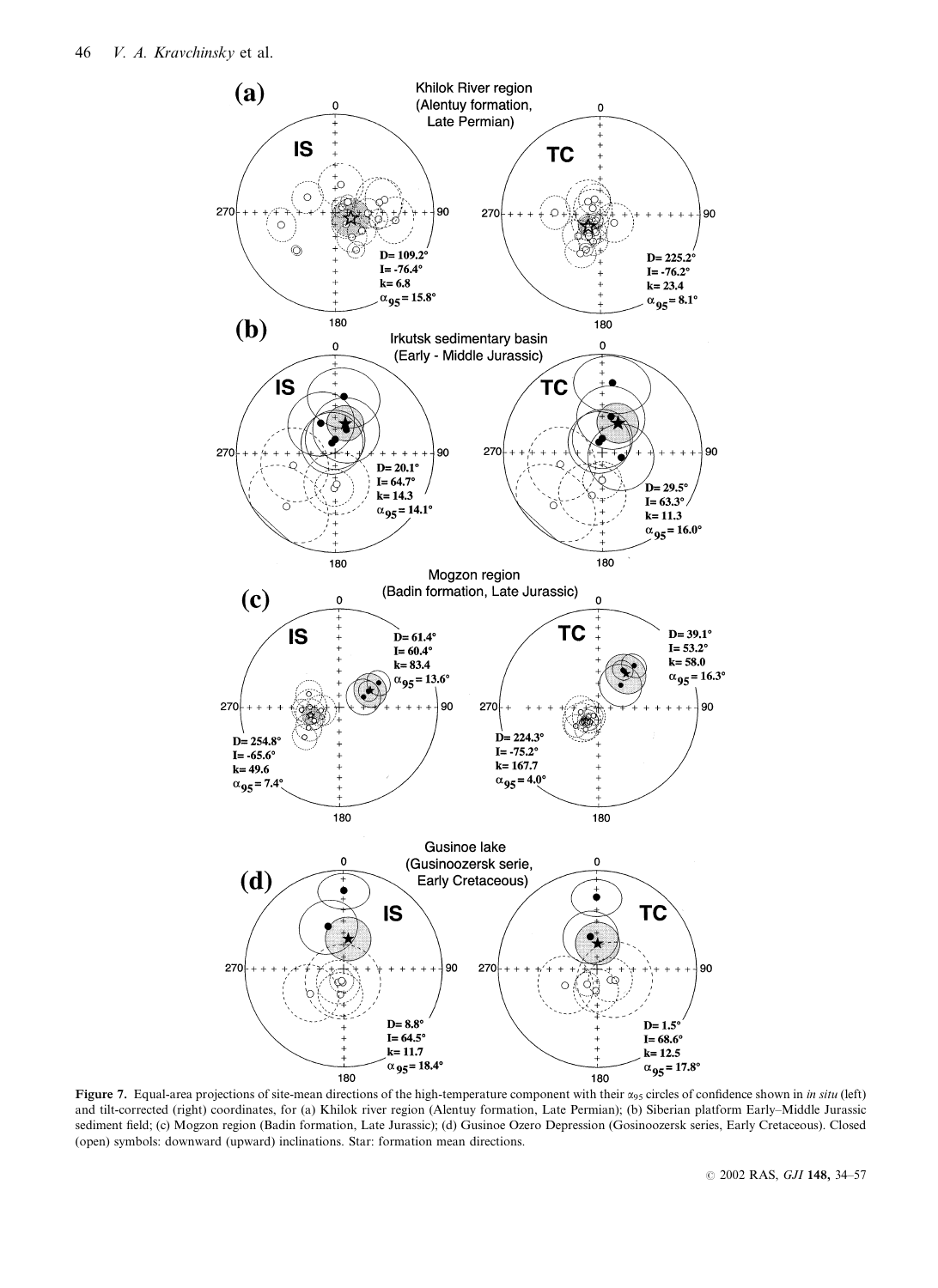

Early - Middle Jurassic sandstones of Irkutsk coal basin

Figure 8. Results of thermal demagnetization experiments for Early–Middle Jurassic sandstones of the Irkutsk coal basin, shown in orthogonal vector projections (same conventions as in Fig. 3) and in stereonets. (a) Plots illustrate the presence of normal and reverse polarities. (b) Plots illustrate the great-circle evolution of magnetization.

The interpretation of the HTC from the remaining three sites 9-1 to 9-3 (separate from previous sites locality) is less easy. The precision parameter  $k$  does not change upon unfolding, the magnetic mineralogy appears to be different from the previous group, and, being established only on facies correlations, the age of the rocks is not well constrained. We thus believe that these directions could be a remagnetization, or, alternatively, a primary magnetization of rocks of a different age. Because of these uncertainties, we neglect these three site-mean directions in further discussion.

#### 4.2.4 The Early Cretaceous formations of Gusinoe lake

The collection of studied Cretaceous rocks mostly consists of grey and yellow sandstones and siltstones of different grain sizes. The intensity of the NRM is very low and ranges from 0.7 to 2.3 mA  $m^{-1}$ . Magnetic susceptibility also shows low values, from 5 to  $20 \times 10^{-6}$  SI units. During thermal demagnetization, the magnetic susceptibility remained stable for the samples from sites K17–K18, K23–K25, and K27–K28, whereas it showed a large increase starting at  $360-400$  °C for the samples from sites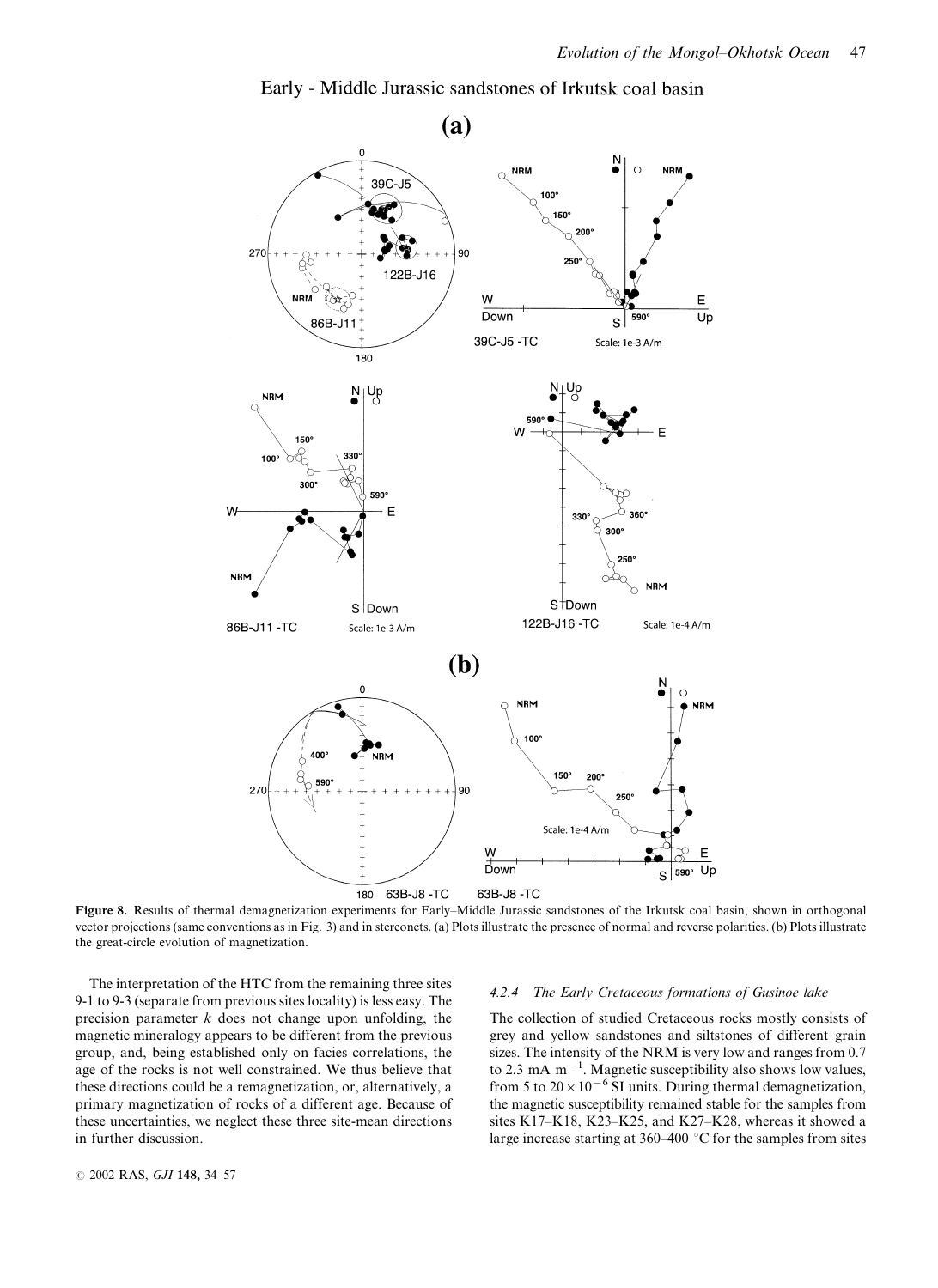Table 5. Site-mean palaeomagnetic directions for the high-temperature components for Badin formation rocks (Late Jurassic; location: 51.8°N,  $112.0^{\circ}$ E).

| Site        | $\boldsymbol{n}$        | $D_{\rm g}$              | $I_{\rm g}$              | $D_{\rm s}$              | $I_{\rm s}$              | $\boldsymbol{k}$ | $\alpha$ 95 | N/R          | <b>Notes</b>                   |
|-------------|-------------------------|--------------------------|--------------------------|--------------------------|--------------------------|------------------|-------------|--------------|--------------------------------|
| $3-1$       | 6                       | 266.5                    | $-58.6$                  | 220.5                    | $-76.8$                  | 65.1             | 8.4         | $\mathbf{R}$ | 6d                             |
| $3 - 2$     | 8                       | 256.4                    | $-65.3$                  | $\sim$                   | $ \,$                    | 21.0             | 12.6        | $\mathbf{R}$ | $6d + 2cc$                     |
|             |                         |                          | $\overline{\phantom{a}}$ | 228.2                    | $-71.8$                  | 13.7             | 15.8        |              |                                |
| $3 - 3$     | $7\overline{ }$         | 293.9                    | $-62.4$                  | $\overline{\phantom{0}}$ | $\overline{\phantom{0}}$ | 30.6             | 11.1        | $\mathbf R$  | 7d                             |
|             |                         | $ \,$                    | $\equiv$                 | 227.9                    | $-79.4$                  | 21.1             | 13.5        |              |                                |
| $3-4$       | 6                       | 242.1                    | $-73.7$                  | $\overline{a}$           | $\equiv$                 | 105.3            | 6.6         | R            | 6d                             |
|             |                         | $\overline{\phantom{a}}$ | $\overline{\phantom{a}}$ | 210.9                    | $-76.9$                  | 90.2             | 7.1         |              |                                |
| $4-1$       | 9                       | 271.3                    | $-65.6$                  | $\overline{a}$           | $\sim$                   | 14.6             | 13.9        | $\mathbb{R}$ | 9d                             |
|             |                         | $\sim$                   | $\sim$                   | 256.3                    | $-75.2$                  | 16.5             | 13.1        |              |                                |
| $4 - 2$     | 9                       | 261.1                    | $-74.7$                  | $\overline{a}$           | $\overline{\phantom{0}}$ | 17.6             | 12.6        | $\mathbb{R}$ | 9d                             |
|             |                         | $\sim$                   | $\equiv$                 | 211.3                    | $-82.5$                  | 44.4             | 7.8         |              |                                |
| $8-1$       | 10                      | 242.9                    | $-66.6$                  | $\sim$                   | $\equiv$                 | 44.3             | 7.3         | $\mathbb{R}$ | 10d                            |
|             |                         | $\equiv$                 | $\sim$                   | 231.3                    | $-66.1$                  | 28.4             | 9.2         |              |                                |
| $8 - 2$     | 6                       | 229.9                    | $-51.8$                  | $\sim$                   | $\equiv$                 | 43.8             | 10.2        | $\mathbb{R}$ | 6d                             |
|             |                         | $\overline{\phantom{a}}$ | $\sim$                   | 216.4                    | $-74.9$                  | 263.6            | 4.1         |              |                                |
| $8 - 3$     | $7\phantom{.0}$         | 237.1                    | $-59.5$                  | $\sim$                   | $\equiv$                 | 31.5             | 10.9        | $\mathbb{R}$ | 7d                             |
|             |                         | $ \,$                    | $ \,$                    | 210.4                    | $-69.5$                  | 46.4             | 9.0         |              |                                |
| $9-1$       | 5                       | 61.1                     | 62.2                     | 33.3                     | 52.4                     | 87.2             | 8.2         | N            | 5d                             |
| $9 - 2$     | 6                       | 66.9                     | 68.0                     | $\overline{\phantom{0}}$ | $\overline{\phantom{a}}$ | 22.7             | 14.4        | N            | 6d                             |
|             |                         | $\sim$                   | $\sim$                   | 44.9                     | 63.5                     | 16.0             | 17.2        |              |                                |
| $9 - 3$     | $7\overline{ }$         | 58.4                     | 51.0                     | 40.5                     | 43.3                     | 39.9             | 9.9         | ${\bf N}$    | $5d + 2cc$                     |
| $3-1 - 8-3$ | 9<br>sites              | 254.8                    | $-65.6$                  | $\equiv$                 | $\overline{\phantom{0}}$ | 49.6             | 7.4         | $-19$        | only reverse<br>polarity sites |
|             |                         |                          | $\overline{\phantom{m}}$ | 224.3                    | $-75.2$                  | 167.7            | 4.0         |              |                                |
| $9-1 - 9-3$ | $\overline{3}$<br>sites | 61.4                     | 60.4                     | $\overline{\phantom{0}}$ |                          | 83.4             | 13.6        | $4/-$        | only normal<br>polarity sites  |
|             |                         |                          |                          | 39.1                     | 53.2                     | 58.0             | 16.3        |              |                                |

Same abbreviations as in Table 1.

K19–K22, and K26. The IRM experiments (Fig. 10c) show the presence of low-coercivity minerals, which saturate in magnetic fields of 0.15–0.3 T. A Curie point experiment was conducted in the palaeomagnetic laboratory of Kazan State University on equipment and with the method described in Burov et al. (1986). A Curie temperature of  $585-590$  °C was obtained. Thus, both IRM and Curie-temperature experiments argue for the presence of magnetite.

The thermal demagnetization (Figs 10a and b) isolated a LTC in almost all of the studied samples. This LTC unblocks between room temperature and  $250-300$  °C, and has systematically normal, northward and down, directions. It averages at  $D_g=21.3^\circ$ ,  $I_g=73.1^\circ$ ;  $k_g=73.3^\circ$ ,  $\alpha_{95}=5.1^\circ$ ,  $n=12$  sites in in situ coordinates, and the k parameter decreases to  $k_s$  = 29.0 upon unfolding. The fold test (McElhinny 1964) is negative at the 95 per cent confidence level, and we therefore conclude that this LTC is a post-folding remagnetization. However, this mean direction is significantly different from the presentday geomagnetic field in the sampling area  $(D = 356.4^{\circ})$ ,  $I=70.5^{\circ}$ .

Following this LTC, a weak HTC demagnetizes in temperatures of up to 590 °C (Fig. 10). It may have either normal (specimen 200B-K25, Fig. 10a) or reverse (specimen 132B-K17, Fig. 10a) polarity. The most common behaviour, encountered in half of the specimen collection, is illustrated in Fig. 10(b), specimen 217B-K27, in which the demagnetization path does not converge towards the origin of the orthogonal plot, but tends to align along a great circle. This attests to the presence of at least two components with overlapping temperature spectra. In that case, the remagnetization planes were used to determine the site-mean HTC directions (Table 6) using the McFadden  $\&$ McElhinny (1988) method. Finally, about 30 per cent of the treated specimens did not allow the HTC to be determined, because of noisy ends of demagnetizations.

As a consequence of difficulties in isolating the HTC, the sitemean directions of this component (Table 6, Fig. 7d) generally show a large scatter at both site and formation levels. Excluding sites K20, K23, K24 and K26, where  $\alpha_{95}$  is larger than 35°, this component averages at  $D<sub>g</sub>=8.8$ °,  $I<sub>g</sub>=64.5$ °;  $kg=11.7$ ,  $\alpha_{95}=18.4^{\circ}$ ,  $n=7$  in *in situ* coordinates, and  $D_s=1.5^{\circ}$ ,  $I<sub>s</sub>=1.5^\circ$ ;  $k<sub>s</sub>=12.5$ ,  $\alpha_{95}=17.8^\circ$ ,  $n=7$  after tilt-correction. The ratio of precision parameters is  $k_s / k_g = 1.07$ , and the fold test is therefore inconclusive. We finally note that these average directions in either geographical or stratigraphic coordinates are not distinguishable from the LTC average direction given above.

Owing to the lack of any fold test, and to the very large scatter of HTC directions, arising from difficulties in isolating this HTC, the palaeopole of the Gusinoe lake Early Cretaceous formation cannot be obtained reliably. In effect, its very large dp /dm ellipse of confidence encompasses all the poles of the reference Eurasian APWP from the present-day to 200 Ma. We therefore conclude that we failed in constraining the time of closure of the Mongol–Okhotsk Ocean with the palaeomagnetic study of this formation.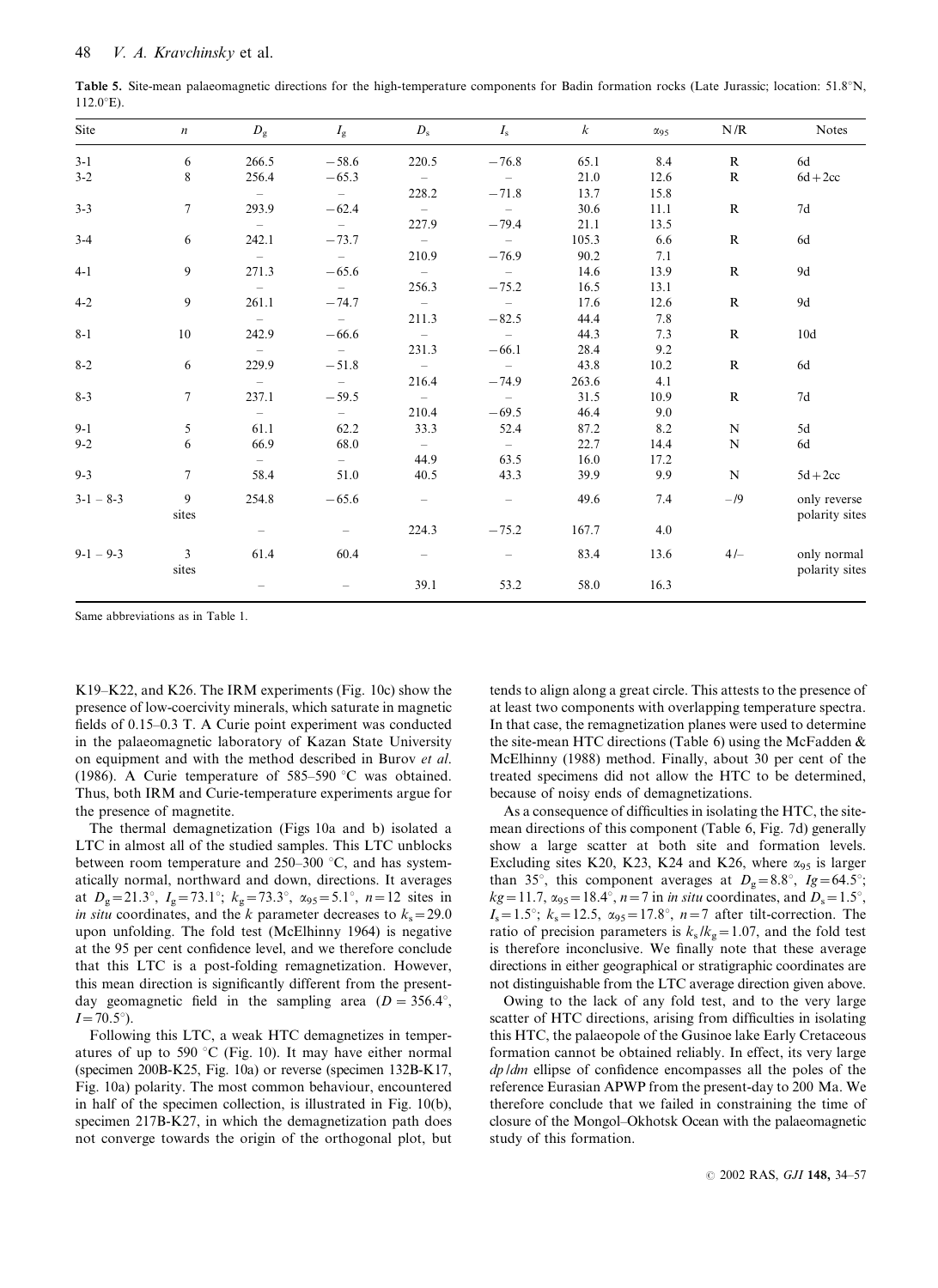Ë

Up

 $400$ 

Badin formation (Mogzon region, Late Jurassic)

 $\overline{a}$  $\triangle$ 150 w 610 Down E 5651 530°  $\overline{\mathtt{U}}$ c 550 450 545  $400$  $\mathbf{s}$  $\mathbf{S}$ Scale: 1e-3 A/m 084T3-TC Scale: 1e-3 A/m  $(b)$ ျပ္ပ **NRM**  $\epsilon$ 650°  $10<sub>m1</sub>$  $25 m$ 625  $30 m1$ 590 50 m<sub>1</sub> ⋩ F Ūr  $\mathbf{S}$  $100<sub>m</sub>$ 60 mT NRM S Down  $80<sub>m</sub>$ Scale: 1e-3 A/m 102\_2 -TC Scale: 1e-2 A/m

 $(a)$ 



Figure 9. Results of rock-magnetic and demagnetization experiments for the Badin formation of Mogzon region (Late Jurassic). (a) and (b) Typical orthogonal vector plots (Zijderveld 1967), in tilt-corrected coordinates, for thermal (steps indicated in °C) and AF (steps indicated in mT) demagnetizations. Symbols: same conventions as in Fig. 3. (c) IRM acquisition in fields of up to 1.2 T showing the presence of both low-coercivity (left, sample 43) and high-coercivity (right, sample 99) magnetic minerals.

# 5 DISCUSSION

The palaeomagnetic analysis presented above enables two magnetization components to be separated in each of the six localities studied. The LTC shows negative fold tests in two formations (Late Permian Alentuy and Early Cretaceous Gusinoe lake formations), and, because of flat-lying or monoclinal bedding attitude, inconclusive fold tests in the four other localities. In every case, this LTC in geographical coordinates is parallel, or very close, to the present-day geomagnetic field direction at the sampling places. We therefore assume that the LTC is a present-day, or recent, remagnetization. After this component, a HTC could be identified in most of the samples.

**NRM** 

W

Down

054T1-TC

**NRM**  $2.5 m1$  $5<sub>m</sub>$ 

W

 $\overline{Dowr}$ 

055M2 -TC

This HTC was not always easy to separate from the LTC, because of overlapping unblocking temperature spectra and /or weak intensity. As a consequence, the HTC formation mean directions at some localities are determined with low accuracy or confidence (e.g. Low–Middle Jurassic Irkutsk basin formation, Gusinoe lake formation), and these directions should be considered as preliminary results. Because of the monoclinal attitude of bedding planes at several localities, the fold test is positive only in the Late Permian Alentuy formation, and in the Late Jurassic Badin formation (only for reversal directions). The fold test is inconclusive in the Jurassic formations of Shadaron and the Irkutsk basin, and the Cretaceous Gusinoe lake formation. In the Late Permian Belektuy formation, the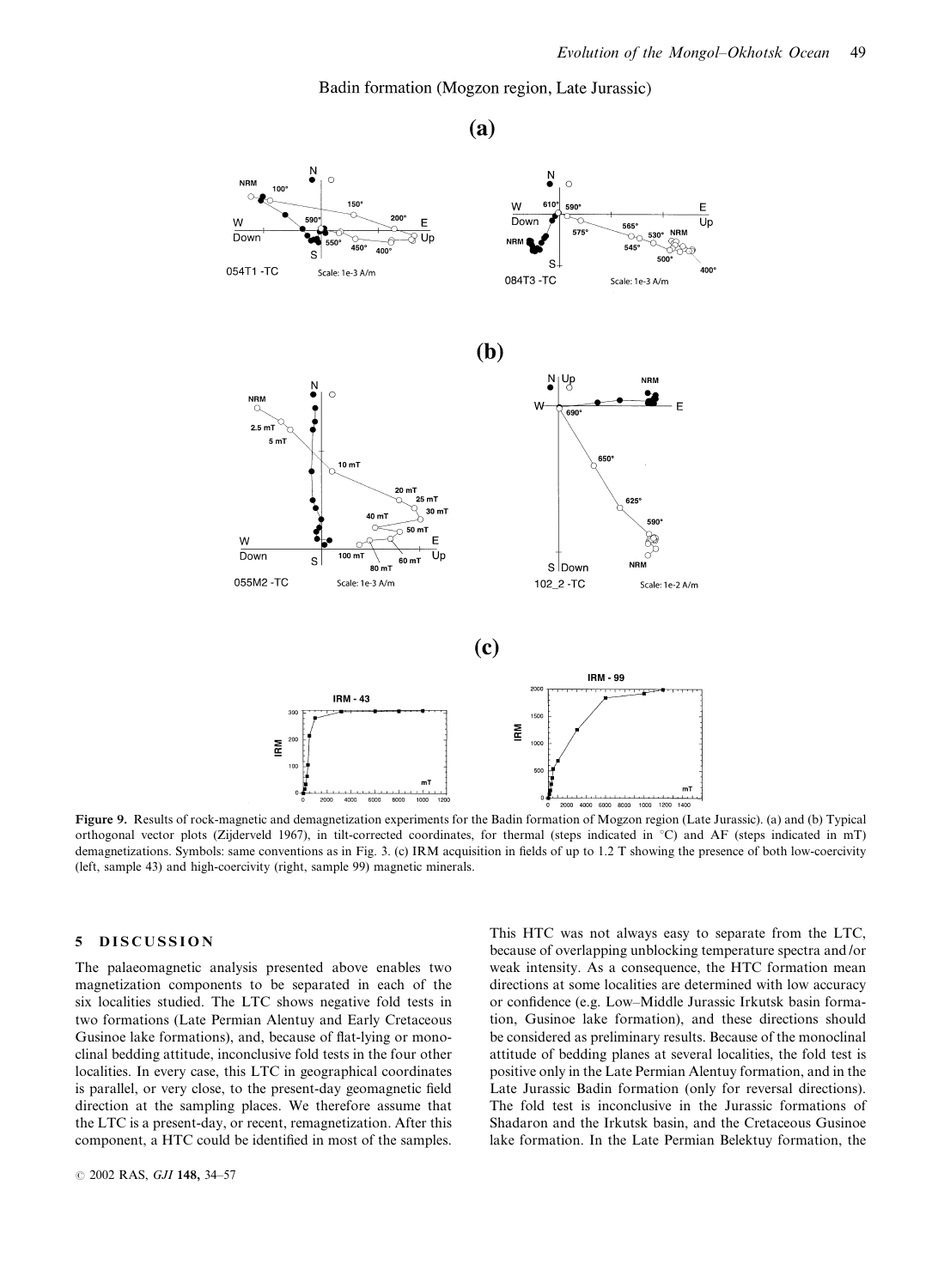

Gusionoe Ozero series rocks (Early Cretaceous)

Figure 10. Results of rock-magnetic and thermal demagnetization experiments for the Gusionoe Ozero formation (Early Cretaceous), shown in orthogonal vector projections (same conventions as in Fig. 3) and in stereonets. (a) Plots illustrate the presence of normal and reverse polarities. (b) Plots illustrate the great-circle evolution of magnetization. (c) IRM acquisition in fields of up to 1.2 T showing the presence of a low-coercivity magnetic mineral.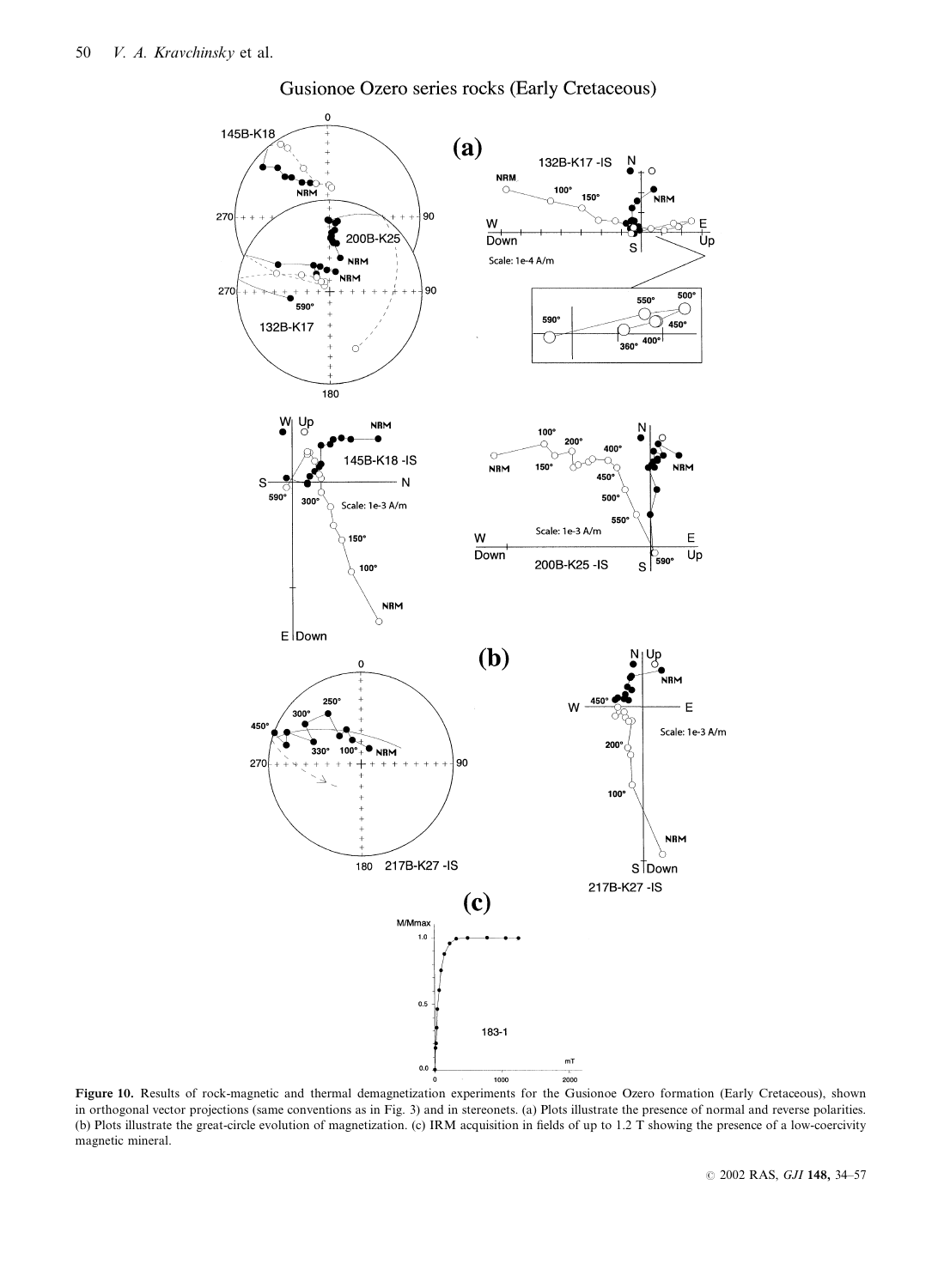Table 6. Site-mean directions for the high-temperature components for Gusinoe Ozero formations (Early Cretaceous; location: 51.2°N, 106.48°E).

| Site            | n/N    | $D_{\rm g}$              | $I_{\rm g}$ | $D_{\rm s}$ | $I_{\rm s}$              | $\boldsymbol{k}$ | $\alpha_{95}$            | N/R          | <b>Notes</b>               |
|-----------------|--------|--------------------------|-------------|-------------|--------------------------|------------------|--------------------------|--------------|----------------------------|
| K17             | 9/10   | 203.1                    | $-78.1$     | 128.5       | $-75.9$                  | 10.2             | 18.0                     | R            | $2d+7cc$                   |
| K18             | 6      | 183.9                    | $-78.9$     | 121.1       | $-72.6$                  | 5.6              | 31.3                     | $\mathbb{R}$ | $5d + 1cc$                 |
| K19             | 7      | 187.6                    | $-68.6$     | 183.1       | $-72.3$                  | 12.8             | 18.2                     | 3/4          | $4d + 3cc$                 |
| K20             | 3/7    | 196.2                    | $-73.3$     | 192.0       | $-77.1$                  | 13.2             | $\overline{\phantom{0}}$ | R            | 3 <sub>cc</sub>            |
| K <sub>21</sub> | 7      | 189.8                    | $-80.2$     | 213.3       | $-75.3$                  | 55.6             | 9.9                      | R            | 7cc                        |
| K22             | 4/7    | 233.4                    | $-55.1$     | 243.1       | $-60.2$                  | 57.9             | 23.4                     | $\mathbb{R}$ | 4cc                        |
| K <sub>23</sub> | 3/7    | 236.0                    | $-72.6$     | 268.7       | $-57.7$                  | 29.4             |                          | $\mathbb{R}$ | 3cc                        |
| K24             | 4/7    | 177.7                    | $-70.1$     | 202.6       | $-74.7$                  | 5.1              | 60.5                     | $\mathbb{R}$ | $1d + 3cc$                 |
| K <sub>25</sub> | 3/7    | 0.4                      | 21.7        | 359.9       | 28.0                     | 132.2            | 17.8                     | N            | $1d+2cc$                   |
| K <sub>26</sub> | 3/6    | 309.8                    | 56.2        | 287.3       | 64.2                     | 106.7            | 67.9                     | N            | 3cc                        |
| K27             | 6      | 340.1                    | 52.1        |             | $\overline{\phantom{0}}$ | 9.9              | 23.2                     | N            | $4d + 2cc$                 |
|                 |        |                          |             | 348.8       | 62.5                     | 10.8             | 22.1                     |              |                            |
| Mean            | 11     | 4.6                      | 67.7        |             |                          | 14.5             | 12.4                     |              | All sites                  |
|                 | sites  | $\overline{\phantom{0}}$ |             | 6.3         | 72.9                     | 12.6             | 13.4                     |              | together                   |
|                 | $\tau$ | 8.8                      | 64.5        |             |                          | 11.7             | 18.4                     |              | Sites with                 |
|                 | sites  |                          |             | 1.5         | 68.6                     | 12.5             | 17.8                     |              | $\alpha_{95} < 35^{\circ}$ |

Same abbreviations as in Table 1.

conventional fold test is not positive, but the Watson & Enkin (1993) test is.

Finally, we note that the formation mean HTCs are not parallel to the present-day geomagnetic field direction in four of the six formations studied (the Late Permian Belektuy formation, the Late Permian Alentuy formation, the Middle–Late Jurassic Shadaron formation, and the Late Jurassic Badin formation). Both normal and reverse polarity HTCs could be identified in every locality. We therefore make the assumption that these HTCs are the primary palaeomagnetic directions of the four formations studied (the Late Permian Belektuy formation, the Late Permian Alentuy formation, the Middle–Late Jurassic Shadaron formation, and the Late Jurassic Badin formation). The corresponding palaeopoles, computed after tilt-corrected magnetization directions, are listed in Table 7, along with selected palaeopoles from the literature for Siberia, Eurasia, North China and Tarim. In the following, we discuss these palaeopoles with respect to the reference APWPs of Eurasia (Besse & Courtillot 1991; Van der Voo 1993), North China (NCB; Zhao et al. 1996; Enkin et al. 1992; Gilder & Courtillot 1997), and Inner Mongolia (Zhao et al. 1990).

#### 5.1 Permian

The Late Permian palaeopole of the Alentuy formation (Fig. 11, Table 7), from the north of the Mongol–Okhotsk suture, is very close to the Jurassic part of the Eurasian APWP. However, the small circle passing through this pole, and centred on the site location, cuts the Permian part of the Eurasian APWP. We therefore have two possibilities: either this formation was remagnetized in the Jurassic, or its magnetization is the primary Late Permian magnetization, and the sampling area has undergone a counterclockwise rotation around a local vertical axis. We note, however, that the magnetizations of this formation pass a positive fold test, and large local rotations have already been found by Pruner (1992), Kravchinsky (1995), and Halim et al. (1998a). Halim et al. (1998b) proposed that, in the vicinity of the Mongol–Okhotsk suture and Trans-Baikal area, these

rotations are due to a left-lateral megashear along the Mongol– Okhotsk suture which allows eastward extrusion of Mongolia with respect to Siberia, under the effect of the penetration of India into Eurasia. For these reasons, we conclude that the Alentuy formation palaeopole is most likely a counter-clockwiserotated Late Permian palaeopole (the rotation angle between Alentuy area with respect to the reference Eurasian palaeopole is  $28.7^{\circ} \pm 24.7^{\circ}$ ), and thus consistent with the reference Eurasia APWP, and characterizes the palaeoposition of the Siberia block in Late Permian times. The palaeolatitude difference from the reference Eurasian Late Permian (240–260 Ma) palaeomagnetic pole is  $0.2^{\circ} \pm 10.6^{\circ}$ .

The Belektuy formation is situated south of the Mongol– Okhotsk suture, in the Amuria block as defined by Zonenshain et al. (1990). In contrast to the Alentuy palaeopole, the Late Permian palaeopole of the Belektuy formation (Fig. 11, Table 7; this study) is largely inconsistent with the Permian parts of both the Eurasian and NCB APWP. However, it is consistent with the Middle–Late Carboniferous Kharabishir and the Early Permian Zhipkoshin palaeopoles (Table 7; Xu et al. 1997) of the same region, and the small circle centred on the Belektuy location and passing through its palaeopole (Fig. 11) contains the Middle–Late Carboniferous to Late Permian part of the NCB APWP. The palaeolatitude difference from the NCB reference Late Permian palaeomagnetic pole is  $5.2^{\circ} + 13.0^{\circ}$ . This small circle also passes near the Late Carboniferous and Early Permian palaeopoles from Inner Mongolia (Pruner 1992). Thus we conclude that, except for large rotations about local vertical axes, these palaeopoles are consistent with the Late Carboniferous to Late Permian part of the APWP of NCB. The large palaeolatitude difference  $(42.9^{\circ} \pm 16.7^{\circ})$ , after Table 7) between the Alentuy and the Belektuy locations provides evidence of the presence of an ocean between these two places.

This conclusion could appear to somewhat contradict the estimates of Zonenshain et al. (1990) of the age of the collision between Amuria and Siberia. In effect, based on the age of metamorphism and intraplate magmatism from the Mongolian Khingayn Mountains, these authors date the collision as Late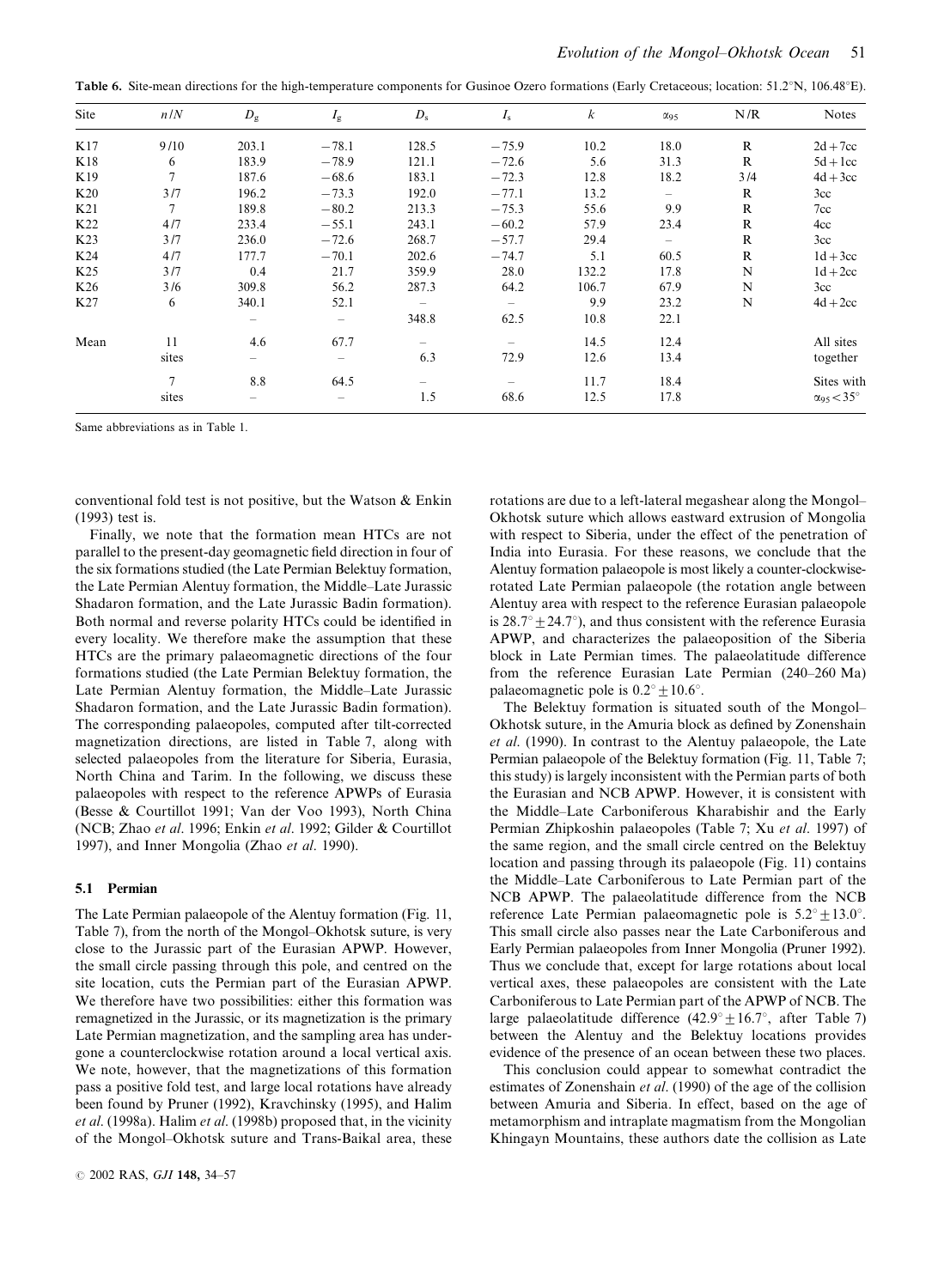## 52 V. A. Kravchinsky et al.

|  |  | <b>Table 7.</b> Palaeozoic and Mesozoic palaeopoles from the present study, and selected palaeopoles from Siberia, Eurasia, North China and Tarim. |  |
|--|--|----------------------------------------------------------------------------------------------------------------------------------------------------|--|
|--|--|----------------------------------------------------------------------------------------------------------------------------------------------------|--|

|                | Pole Block/Area                  | Formation                                  | Age                  | Site<br>Lat | Lon                      | Palaeopole Lon<br>Lat |            | $dp$ $/dm$<br>$(A_{95})$ | N         | Palaeolat.               | References                                                                             |
|----------------|----------------------------------|--------------------------------------------|----------------------|-------------|--------------------------|-----------------------|------------|--------------------------|-----------|--------------------------|----------------------------------------------------------------------------------------|
|                | Siberia and Trans-Baikal         |                                            |                      |             |                          |                       |            |                          |           |                          |                                                                                        |
| $\mathbf{1}$   | 1. North of M-O suture<br>Khilok | Alentuy fm.                                | P <sub>2</sub>       | 50.8        | 107.2                    | 63.1                  |            | 151.0 13.8/15.0 15S      |           | 63.8                     | Kravchinsky (1995),<br>Kuzmin & Kravchinsky (1996)<br>and this study                   |
| $\overline{2}$ | Lena river                       | sediments.<br>no details                   | $T2 - 3 - J1$        | 72.6        | 124.7                    | 47                    | 129        | 4/16                     | 26s       | 64.3                     | Pisarevsky (1982)                                                                      |
| 3              | <b>Ilek</b>                      | Ilek group                                 | $J2-3$               | 56.5        | 89.5a                    | 74                    | 135        | 10.4/11.2                | 101 s     | 65.3                     | Pospelova et al. (1971)                                                                |
| $\overline{4}$ | Mogzon                           | Badin fm.                                  | J3                   | 51.8        | 112.0                    | 64.4                  | 161.0      | 6.7/7.3                  | 9S        | 62.1                     | Kravchinsky (1995),<br>Kuzmin & Kravchinsky (1996)<br>and this study                   |
| 5              | Kondersky                        | intrusives,                                | $J + K$<br>sediments | 57.7        | 134.6                    | 75                    | 163        | 10.4/10.9                | 34s       | 69.7                     | Pavlov (1993)                                                                          |
|                | 2. South of M-O suture           |                                            |                      |             |                          |                       |            |                          |           |                          |                                                                                        |
| 6              | Chiron                           | Karashibir fm.                             | C2<br>$(320 - 296)$  |             | 51.53 115.39             | 10.2                  | 186.2 14.8 |                          | 8S        | 19.9                     | Xu et al. (1997)                                                                       |
| 7              | Chiron                           | Zhipkhoshin fm.                            | P <sub>1</sub>       |             | 51.53 115.39             | 33.8                  | 207.8 26.3 |                          | 5S        | 24.4                     | Xu et al. (1997)                                                                       |
| 8              | Borzja                           | Belektuy fm.                               | P2                   |             | 50.65 116.88             | 8.3                   | 183.9      | 9.5/16.2 14S             |           | 20.9                     | Kravchinsky (1995),<br>Kuzmin & Kravchinsky (1996),<br>Xu et al. (1997) and this study |
| 9a             |                                  | Unda-Daya Shadaron fm.<br>(tilt-corrected) | $J2-3$               | 51.5        | 117.5                    | 59.6                  | 279.0      | 3.2/5.4                  | <b>8S</b> | 22.1                     | This study                                                                             |
| 9b             |                                  | Unda-Daya Shadaron fm<br>(tilt-corrected)  | $J2-3$               | 51.5        | 117.5                    | 68.6                  | 261.8      | 3.4/4.9                  | <b>8S</b> | 33                       | This study                                                                             |
|                | <b>Inner Mongolia</b>            |                                            |                      |             |                          |                       |            |                          |           |                          |                                                                                        |
| 10             |                                  | L,                                         | J3                   |             |                          | 68.5                  | 231.6      | 9.5                      | 4 L       |                          | Zhao et al. (1990)                                                                     |
| 11             |                                  |                                            | P <sub>2</sub>       |             | $\overline{\phantom{a}}$ | 52.5                  | 342.4      | 6.4                      | 12L       |                          | Zhao et al. (1990)                                                                     |
| 12             |                                  |                                            | C <sub>3</sub>       |             | $\sim$                   | 32.6                  | 338.1      | 4.4                      | 29 L      |                          | Zhao et al. (1990)                                                                     |
|                | Eurasia (APWP)                   |                                            |                      |             |                          |                       |            |                          |           |                          |                                                                                        |
| 10             |                                  |                                            | J3                   |             |                          | 70.0                  | 157.8      | 6.6                      | 7L        | $\overline{\phantom{0}}$ | Besse & Courtillot (1991)                                                              |
| 11             |                                  |                                            | J2                   |             | $\equiv$                 | 78.5                  | 178.7      | 3.9                      | 16 L      | $\overline{\phantom{0}}$ | Besse & Courtillot (1991)                                                              |
| 12             |                                  |                                            | J1                   |             | $\overline{\phantom{0}}$ | 78.5                  | 178.7      | 3.9                      | 12L       | $\overline{\phantom{0}}$ | Besse & Courtillot (1991)                                                              |
|                | <b>North China</b>               |                                            |                      |             |                          |                       |            |                          |           |                          |                                                                                        |
| 13             |                                  | -                                          | J3                   | 31.6        | 116.0                    | 74.4                  | 222.8      | 5.9                      | 10 L      | 26.0                     | Gilder & Courtillot (1997)                                                             |
| 14             |                                  |                                            | J2                   | 34.0        | 112.5                    | 73.6                  | 249.3      | 4.9                      | 23 L      | 21.5                     | Gilder & Courtillot (1997)                                                             |
| 15             |                                  |                                            | J1                   | 36.2        | 109.3                    | 82.4                  | 286.0 10.0 |                          | $10$ L    | 28.6                     | Yang et al. (1992)                                                                     |
| Tarim          |                                  |                                            |                      |             |                          |                       |            |                          |           |                          |                                                                                        |
| 16             |                                  |                                            | $P2-T1$              | 42.1        | 83.3                     | 71.8                  | 187.6      | 5.5/7.8                  | 16S       | 35.4                     | McFadden et al. (1988)                                                                 |
| 17             |                                  | L                                          | $J3-K1$              | 42.0        | 81.6                     | 64.6                  | 208.9      | 9.0                      | 6 L       | 24.3                     | Li et al. (1988)                                                                       |

Lat (Lon): latitude (longitude) of sampling sites or palaeomagnetic poles;  $A_{95}$ : radius of the 95 per cent confidence circle of the virtual palaeomagnetic pole;  $dp$  /dm: semiaxes of the confidence circle of palaeomagnetic pole; Palaeolat.: palaeolatitude; N: number of localities or sites (L), samples (s) or sites (S) used to determine the pole.

Carboniferous–Early Permian for the western part of Amuria. We may therefore suspect a 'scissor-like' closure of the Mongol– Okhotsk Ocean, beginning at the end of the Carboniferous in the west. Our data would therefore suggest a remaining large oceanic gap between Amuria and Siberia in the Late Permian, at the longitude of the Belektuy sites.

The very large rotation of the Belektuy, Karabishir and Zhipkoshin palaeopoles with respect to the west Amuria (or Inner Mongolia) poles (Pruner et al. 1992) may result from at least three different but overlapping mechanisms.

(1) According to Zonenshain et al. (1990), the formation of the Amuria block results from the amalgamation of a number of microblocks (Khangay, Khentey, Central-Mongolian, Argun,

Khingan-Bureya) in the Palaeozoic. Part of the rotations just described could have arisen at the end of this history, from relative movements of these microblocks.

(2) The post-Late Permian collision of Amuria and Siberia could probably produce significant local rotations.

(3) The suspected large left-lateral Tertiary shear along the Mongol-Okhotsk suture proposed by Halim et al. (1998b) provides a further possible mechanism for large rotations.

Because of these large rotations of our Belektuy pole, and Karabishir and Zhipkoshin palaeopoles (Xu et al. 1997), the width of the Mongol–Okhotsk Ocean in Late Permian times is not easy to assess, but could be several thousands of kilometres. In effect (Table 7), the palaeolatitude difference between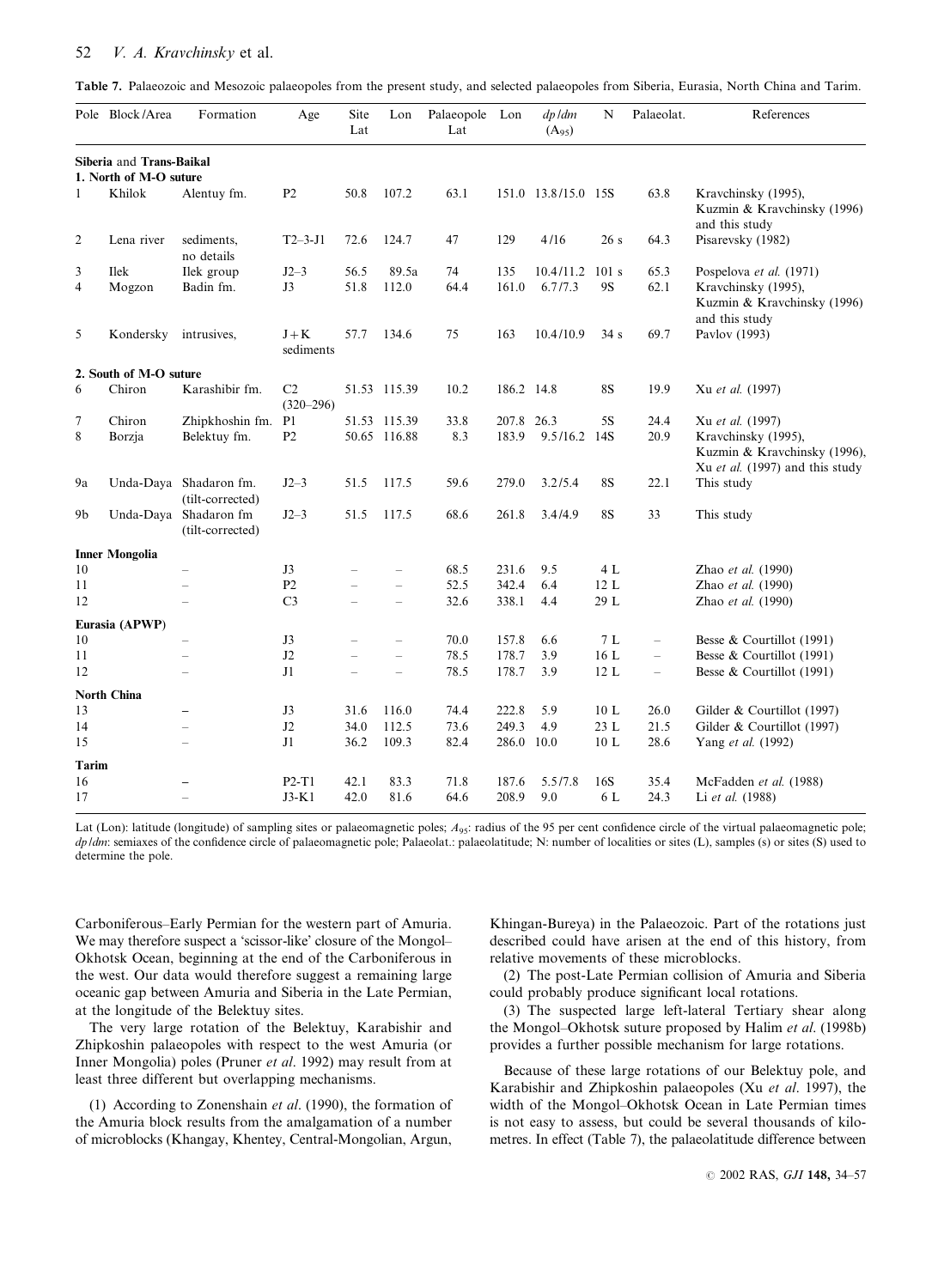

Figure 11. Equal-area projection of the northern hemisphere of the Carboniferous and Permian palaeopoles (large dots with  $dp/dm$  ellipses of confidence) from the present study (Belektuy and Alentuy formations), and from the literature (Pruner 1992; Xu et al. 1997). Small black dots: Eurasian APWP (Besse & Courtillot 1990; Van der Voo 1993) with ages indicated in Ma. Diamonds: North China Block (NCB) APWP (Enkin et al. 1992; Gilder & Courtillot 1997). Dotted curves are the small circles passing through our Permian poles and centred on site locations (grey stars).

our Alentuy and Belektuy formation localities amounts to  $\Delta_{\text{nalaeolar}} = 42.9^{\circ} \pm 16.7^{\circ}$  (4750 km  $\pm$  1850 km), whereas their present-day latitude difference is  $\Delta_{\text{lat}} = 0.2^{\circ}$ .

#### 5.2 Jurassic

The Late Jurassic palaeopole from the Badin formation situated north of the Mongol–Okhotsk suture (Fig. 12, Table 7) appears quite consistent with the 150–160 Ma poles of the reference APWP for Eurasia (Besse & Courtillot 1991). In effect, the small circle centred on site locations and passing through the Badin palaeopole contains the 150 and 160 Ma poles of the APWP. This demonstrates a slight clockwise rotation of the Mogzon locality with respect to Siberia, although in limits of confidence this rotation is not significant. We therefore conclude that the HTC we have isolated in the Badin formation is indeed the primary magnetization of the formation, and that the corresponding palaeopole may characterize the Late Jurassic palaeoposition of Siberia.

In contrast, the Shadaron Middle–Late Jurassic palaeopole, calculated in tilt-corrected coordinates, from the Amuria microcontinent is largely discordant from the reference APWPs both of Eurasia and of the NCB (Fig. 12). This denotes a possible difference of palaeopositions of the Amuria and North China blocks, the reason for which is not fully clear, but could arise from the fact that the so-called Amuria block was not fully consolidated by that time (Zonenshain et al. 1990). However, if we retain the hypothesis that the magnetization of Shadaron rocks is indeed primary, the small circles passing through the Shadaron and Badin formation tilt-corrected palaeopoles

(Fig. 12) provide an estimate of the Middle–Late Jurassic palaeolatitude differences between these localities. From Table 7, these difference amount to  $\Delta_{\text{palaeolat}} = 40.0^{\circ} \pm 8.1^{\circ}$  (4400  $\pm$  900 km) between the Shadaron and Badin localities for a presentday latitude difference of  $\Delta_{lat}=0.3^{\circ}$ . Although they cannot be directly translated in terms of the width of the Mongol– Okhotsk Ocean in the Middle–Late Jurassic, because this also depends on the relative orientation of the Siberia and Amuria blocks at that time, these palaeolatitude differences point to the remaining large distances between these localities in the Jurassic. This could reflect a rapid north–south convergence of Amuria block localities towards the Siberia block at the end of the Jurassic.

From another angle, if the Shadaron pole is calculated in *in situ* coordinates (68.6°N, 261.8°E,  $dp/dm = 3.4°/4.9°$ ), one can see that the difference between the formation palaeolatitude position (33 $\degree$   $\pm$  3.4 $\degree$ ) and Inner Mongolian Late Jurassic pole of Zhao et al. (1990) is within the confidence limits (Fig. 12, Table 7). The expected palaeolatitude for the Shadaron formation calculated from the Inner Mongolian (INM) pole is 39.4°  $\pm$  9.5° (i.e.  $\Delta_{\text{palaeolat}} = 6.4$ °  $\pm$  7.6° (710  $\pm$  840 km). In this case, the difference between Shadaron and Badin localities is  $\Delta_{\text{palaeolat}} = 29.7^{\circ} \pm 3.3^{\circ}$  (3300  $\pm$  360 km). Thus we may raise the question of bedding orientation for andesite and basalt rocks in the Unda-Daya depression. Can this orientation of andesites and basalts be accepted for the whole area from the measuring of sedimentary planes or do some volcanic structures cut the sediments and have a different orientation?

Any of these interpretations matches the idea that the Mongol– Okhotsk Ocean had closed by the beginning of the Cretaceous,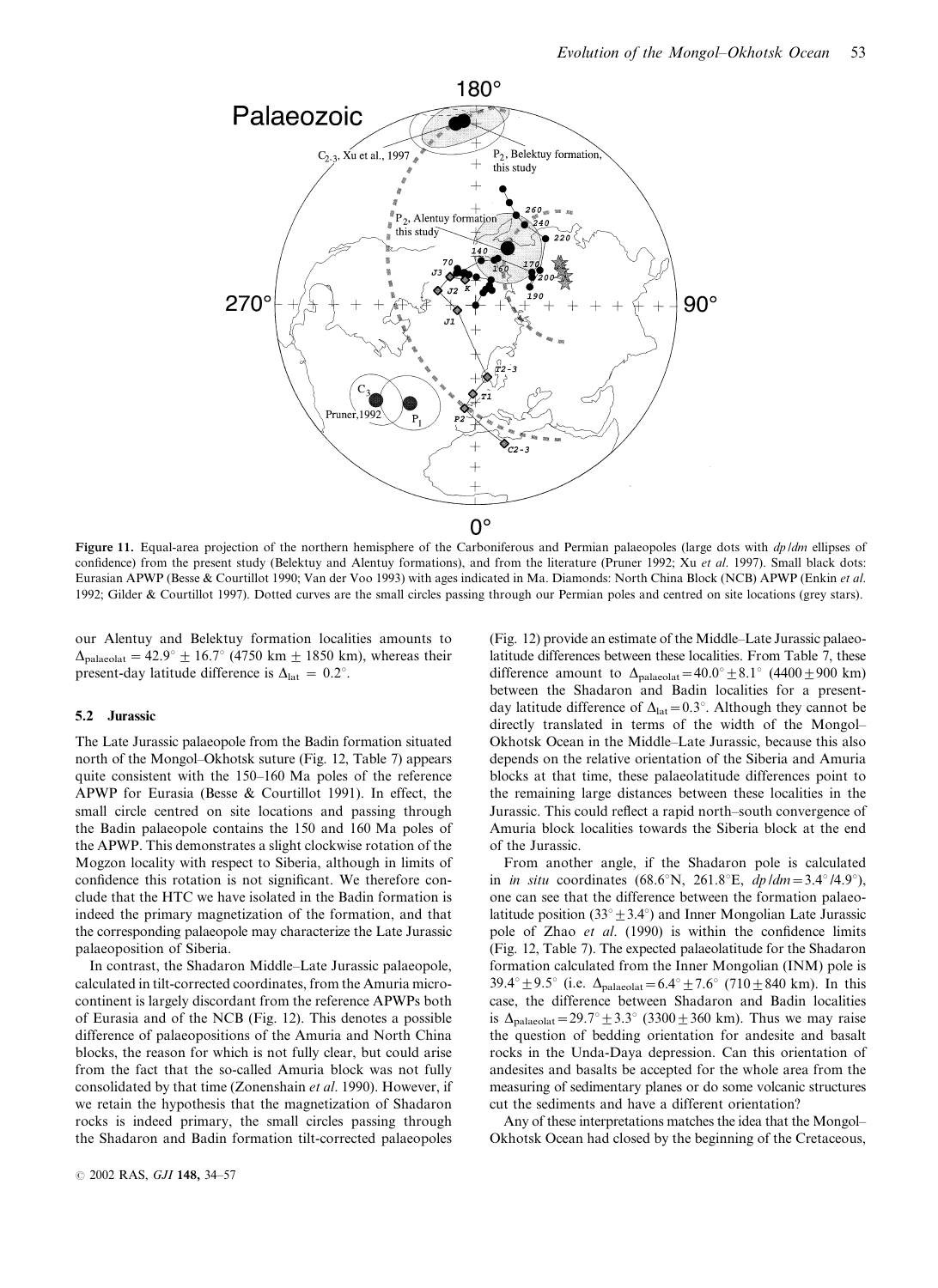

Figure 12. Equal-area projection of the northern hemisphere of the Early, Middle and Late Jurassic palaeopoles (large dots with  $dp/dm$  ellipses of confidence) from the present study. Small dots, diamonds, stars and dotted curves are as in Fig. 11. INM: Inner Mongolia block. Sib: Siberia.

as suspected from the comparison of palaeomagnetic data from the NCB with the Eurasian APWP (e.g. Besse & Courtillot 1991; Enkin et al. 1992; Yang et al. 1992) and Inner Mongolian poles (Zhao et al. 1990). However, there is no geological evidence for the existence of an oceanic space in the Transbaikal region by the Jurassic. We thus propose that shallow intracontinental sedimentary basins, subsequently shortened and folded in the continuing process of the Siberia–China convergence, separated the Amuria block from Siberia. Owing to the very limited number of poles from this region and the large rotations of blocks in the Mongol–Okhotsk suture region, this interpretation is indeed tentative, and should be checked by further palaeomagnetic studies of Jurassic and Cretaceous formations from both sides of the Mongol–Okhotsk suture. Zhao et al. (1990) published a number of Late Jurassic poles from Inner Mongolia, which may characterize the Amuria block (Table 7, Fig. 12). Their mean pole is based on four localities (23 sites with 110 samples), where tuff and andesite are present. The closest locality is 200 km south of the Shadaron area. The sitemean directions pass fold and reversal tests, and the mean age from K–Ar dating is 155 Ma. The mean INM Late Jurassic pole implies no significant difference between Amuria and North China. For this reason we consider that our Shadaron pole should be regarded only as a preliminary result from the northern part of Amuria, as it does not fit (in tilt-corrected coordinates) the more reliable pole from Zhao et al. (1990).

#### 5.3 The Mongol–Okhotsk Ocean in the Permian and the Jurassic

From the above discussion, we propose the schematic palaeoreconstructions of Eurasia, Tarim, Amuria and the NCB given in Fig. 13, for Middle–Late Permian and Middle–Late Jurassic

times. In these reconstructions, Eurasia has been placed according to our new data from the Alentuy formation for the Permian, and from the Badin formation for the Jurassic. These palaeopositions are consistent with the APWP of Eurasia (Besse & Courtillot 1991; Van der Voo 1993), and with the palaeolatitudes from previous good quality data from Siberia for the Jurassic (Pospelova 1971; Pisarevsky 1982; Table 7) and the Carboniferous–Permian (Xu et al. 1997). Siberian poles have demagnetization code 2 after the McElhinny & Lock (1996) classification (i.e. AF and thermal demagnetizations), and were obtained directly on the Siberian platform, which excludes any relative rotations. The palaeolatitude of the Tarim block is well constrained by two studies of Gilder et al. (1996) and Li et al. (1988). In our Middle–Late Permian reconstruction (Fig. 13b), the relative position of Tarim and Eurasia has been constructed after Gilder et al. (1996). The palaeoposition of the Amuria microcontinent has been drawn after the palaeolatitude of the Belektuy formation (for the Permian) and the Inner Mongolian pole (for the Jurassic; Zhao et al. 1990). As we did not finally solve the problem of our Shadaron tilt-corrected or in situ pole, we use the INM pole (Zhao et al. 1990) to reconstruct the palaeoposition of Amuria in the Late Jurassic. Because of the large rotations of the sampling localities, the origin of which is not easy to discern, as discussed above, the orientation of the northern margin of the Amuria block is not constrained at all. For the same reason, and because our new poles from Amuria together with the INM pole are all consistent with the NCB APWP, we did not attempt to detail the relative evolution between these two blocks, and left them attached rigidly in the reconstructions.

In the Late Permian (Fig. 13b), the (present-day) southern margin of Eurasia has a meridional orientation. According to our pole from the Belektuy formation, the Amuria (and NCB)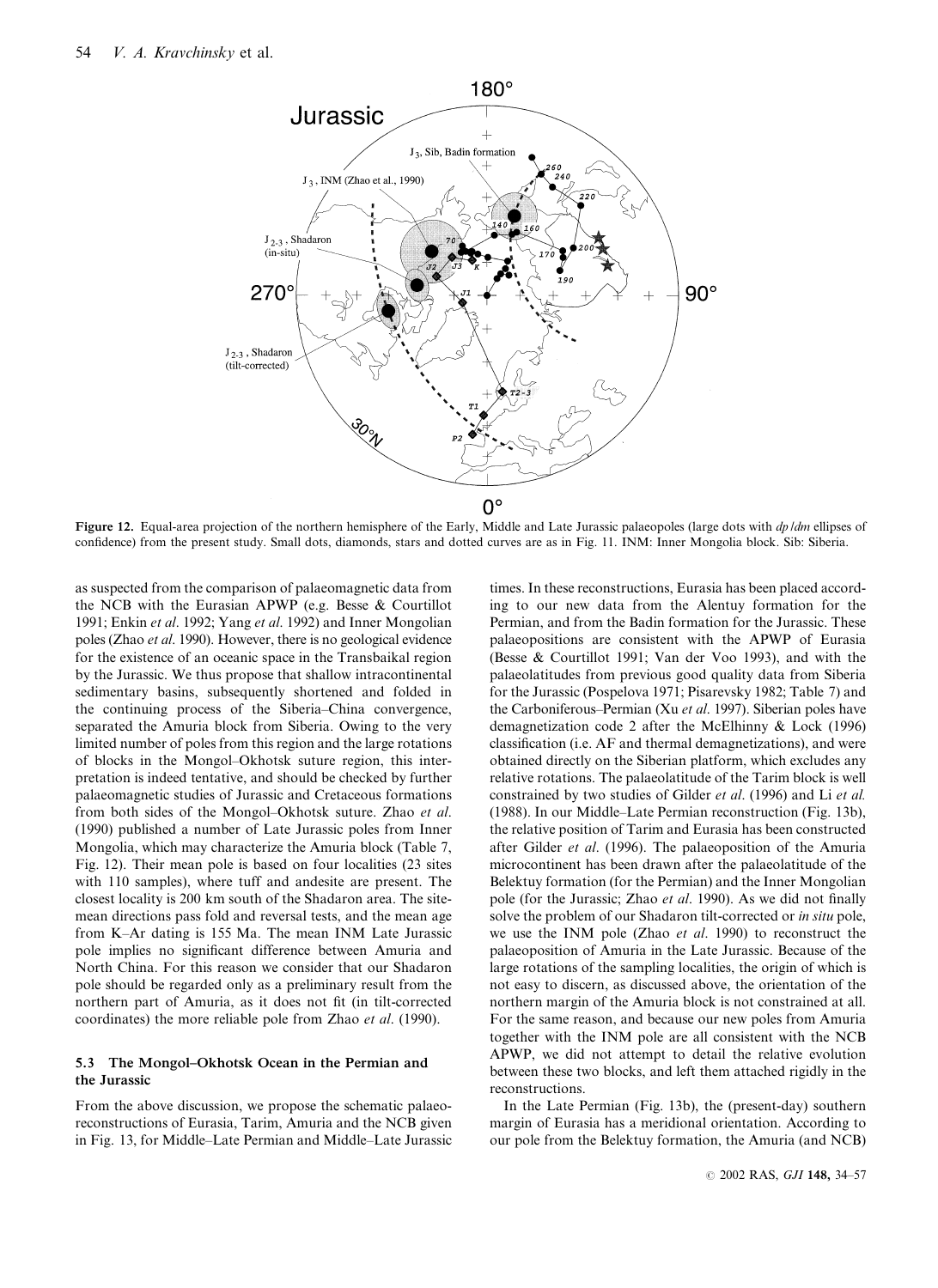

Late Permian

Figure 13. Highly schematic reconstructions of the Mongol–Okhotsk ocean in the Late Permian 1(b) and Middle–Late Jurassic 1(a) based on palaeomagnetic data from Table 7. Black stars: palaeomagnetic sampling locality (except for the Tarim Block, where it represents an arbitrary reference point within the block). Palaeolatitudes with confidence intervals are indicated. For the Jurassic we have shown the possible dry land (dotted area) between Eurasia and the Chinese block to explain the geological data, which suggest a Jurassic closure of the Mongol–Okhotsk Ocean in the west Trans-baikalia region. Our data suggest a still large palaeolatitude difference between the Amuria and Siberia blocks. This difference probably arises both from collision processes and from a left-lateral shear movement along the suture zone, due to the eastward extrusion of Mongolia under the effect of the movement of India into Asia. Error bars  $\alpha_{95}$  are shown near localities with their palaeolatitude values.

block is situated much more to the south than the Trans-Baikal region, characterized by our Alentuy pole. This demonstrates the existence of the Mongol–Okhotsk Ocean at that time. Because of the lack of marine sediments of Late Carboniferous and Permian ages, and based on the age of granitoids of the Mongolian Khingay Mountains, Zonenshain et al. (1990) proposed that collision between Amuria and Eurasia began in the Late Carboniferous–Early Permian, in the west of the Amuria microcontinent. This does not contradict our interpretation, since a continental contact appears possible in the west of Amuria in the reconstruction of Fig. 13. A large, probably oceanic, bay, however, still existed in the Late Permian, the width of which could reach 3500–5300 km between Alentuy and Belektuy formation localities, which have been close to the shore of the Siberia and Amuria blocks, respectively.

In the Middle–Late Jurassic, the Shadaron pole is problematic, and so we prefer to use the reliable INM pole of Zhao et al. (1990). Our reconstruction (Fig. 13a) suggests that the ocean (1800 km minimum width, which is the difference between Badin and INM locality poles) still exists even at the longitude of the Shadaron formation, as the closest Late Jurassic pole of INM is consistent with the NCB pole. Geological evidence, however, somewhat contradicts this interpretation. In effect, no marine sediments of this age are found in the Trans-Baikal area. We note, however, that they do exist in the eastern part of this system, in the Amur Province (Krasniy 1966). After Zonenshain et al. (1990), the Trans-Baikal granitoids are Triassic–Early Jurassic in age, and Zonenshain & Kuzmin (1997) suggest that the Late Jurassic granitoid and basaltic magmatism exposed there must be considered as intraplate. These authors therefore suggest a closure of the ocean no later than the middle Jurassic. The zones of greenschist metamorphism, granite-gneissic domes, and granitoid batholiths were interpreted as indicators of continental collision. Moreover, three groups of geological complexes indicating former convergence have been distinguished (Zonenshain et al. 1990; Zonenshain & Kuzmin 1997): (1) terrestrial calc-alkaline volcanics on the rim of the belt; (2) tholeitic and calc-alkaline magmatic series associated with clastic and turbidite sequences within the belt, including gabbro-tonalitic intrusions of the Pikan and Bereya complexes (Fig. 1); and (3) chaotic complexes. These complexes could be related to a subduction zone in the Mongol–Okhotsk basin in the Early Mesozoic (due to geological and absolute dating data). Ophiolites are present along the suture in a few zones (Onon, Udurgin, Ust-Borzja, Urtuy, Djorol). These data indicate that remnants of the oceanic floor of two marine basins (Late Precambrian and Middle Palaeozoic) are present within the suture. For example, Misnik & Shevchuk (1980) showed that in the Djorol zone dynamic and thermal metamorphism of greenschists and gabbroamphibolites with serpeninite slabs was synchronous with motions and deformations along the Mongol–Okhotsk suture. These authors showed a Mesozoic age of metamorphism. Some tectonic events occurred later than the Early Jurassic, however, because the Djorol ophiolites are thrust over Lower Mesozoic rocks, while serpentinite melanges contain fragments of Jurassic granites. On the other hand, our data and the INM data of Zhao et al. (1990) indicate a palaeolatitude gap between the Amuria and the south of Siberia.

There are several possible explanations for this discrepancy, among which is some amount of intracontinental shortening following an early collision. This, however, might be insufficient to explain the  $2650 \pm 840$  km of observed palaeolatitude difference. Marine sediments are well known in the eastern part of the suture (Zonenshain et al. 1990), and final closure of the Mongol–Okhotsk Ocean took place after the Late Jurassic. This interpretation is corroborated by the comparison of the palaeoposition of Amuria from INM (Zhao et al. 1990) and Badin data. If we take the average palaeolatitudes at their face values, the difference between the INM block  $(37.6^{\circ}$  for Manzhouli area; Zhao *et al.* 1990) and Badin formation  $(62.1^{\circ})$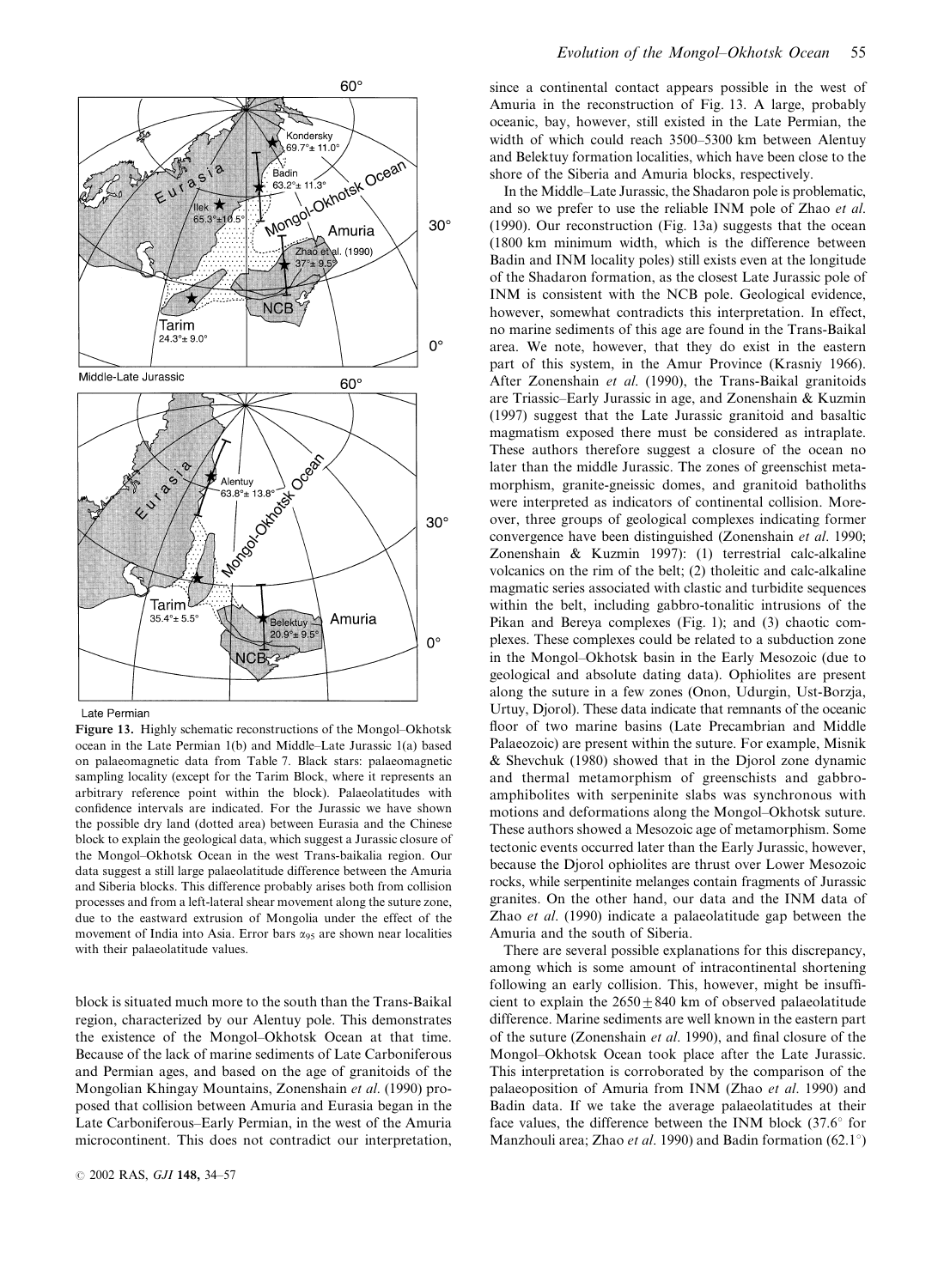could denote this northward motion of the Amuria block with respect to Siberia ( $\Delta_{\text{palaeola}} = 23.9^{\circ} \pm 7.6^{\circ}$ , when the present-day latitude difference  $\Delta_{\text{lat}}=2.3^{\circ}$ ). If we suppose a closing time of 20 Myr, during the Late Jurassic and the beginning of the Early Cretaceous (i.e. between 160 and 140 Ma), with a mean estimate of the initial width of 2650 km, the Mongol–Okhotsk Ocean could have closed at an average speed of 13.3 cm  $yr^{-1}$ . This value, albeit high, is not inconceivable. If closure of the ocean lasted 40 Ma, this speed might be two times less.

Finally, a general scheme that emerges from this analysis is that the Mongol–Okhotsk Ocean indeed existed in the Late Permian, with a width as large as 4700 km, which was reduced slightly during the Triassic, where we have no data, and closed relatively quickly at the end of the Jurassic–beginning of the Early Cretaceous. Accounting for Early Permian collision evidence in the west of the system, the large Late Jurassic palaeolatitude differences in the Trans-Baikal area, and the post-Early Cretaceous closure suspected in the east by Halim et al. (1998a), this ocean probably closed in a 'scissor-like' way (Zonenshain et al. 1990; Zhao et al. 1990) between the Early Permian and Early Cretaceous, with a drastic acceleration of this closure at the end of Jurassic.

## ACKNOWLEDGMENTS

The authors express their deep gratitude for assistance in conducting the work and for valuable advice to A. N. Zhitkov, K. M. Konstantinov, and V. M. Asoskov. This study was initiated after discussion with and with the help of A. Ya. Kravchinsky and L. P. Zonenshain. Special thanks for geological information and field trip help go to palaeontologists V. M. Skoblo, N. A. Lyamina, N. A. Truzheva, and geologists S. I. Drill, and M. Kazimirovsky. VAK thanks V. Courtillot, J. Besse, and J.-P. Valet for invitation in IPGP, and J. Mivielle for help during his stay in France. R. Enkin supplied us with his free computer programs. We thank V. Courtillot and S. Gilder for their important and useful comments during the preparation of this manuscript. R. Enkin and another anonymous reviewer provided useful comments and corrections. VAK thanks Eddi and Irina Warré, and Bernard and Larissa Robin for their kind help in organizing life in France. The research was funded by the Geological Committee of Russia, Siberian Branch of the Russian Academy of Sciences, the Institut de Physique du Globe de Paris, and the 'Chita-geologija' state geological enterprise. VAK and MIK were partly supported by the International Science Foundation of G. Soros (Project NNAOO). This is contribution 1773 of the Institut de Physique du Globe de Paris.

## **REFERENCES**

- Besse, J. & Courtillot, V., 1991. Revised and synthetic apparent polar wander paths of African, Eurasian, North-American and Indian true polar wander since 200 Ma, J. geophys. Res., 96, 4029–4050.
- Burov, B.V., Nurgaliev, D.K. & Yasonov, P.G., 1986. Paleomagnetic Analysis, Publishing House of Kazan University, Kazan (in Russian).
- Dmitriev, G.A. & Rozhdestvensky, A.K., 1968. Bone-bearing facies of lake–river sediments of Upper Mesozoic of Buriat Republic, in Mesozoic and Cenozoic Lakes of Siberia, pp. 39–49, eds Kozlovsky, V.I., Nauka, Moscow (in Russian).
- Enkin, R.J., 1990. Formation et deformation de l'Asie depuis la fin de l'ere primaire: les apports de l'etude paleomagnetique des formations secondaires de Chine du Sud, PhD thesis, University of Paris 7, Paris.
- Enkin, R.J., 1996. A Computer Program Package for Analysis and Presentation of Paleomagnetic Data, Pacific Geoscience Center, Geological Survey of Canada, http://www.pgc.nrcan.gc.ca/tectonic/ enkin.htm.
- Enkin, R.J., Yang, Z., Chen, Y. & Courtillot, V., 1992. Paleomagnetic constraints on the geodynamic history of the major blocks of China from the Permian to the Present, J. geophys. Res., 97, 13 953–13 989.
- Fisher, R., 1953. Dispersion on a sphere, Proc. R. Soc. Lond., A, 217, 295–305.
- Gilder, S. & Courtillot, V., 1997. Timing of the North–South China collision from new middle to late Mesozoic paleomagnetic data from the North China Block, J. geophys. Res., 102, 17 713–17 727.
- Gilder, S., Zhao, X., Coe, R., Meng, Z., Courtillot, V. & Besse, J., 1996. Paleomagnetism and tectonics of the southern Tarim basin, northwestern China, *J. geophys. Res.*, 101, 22 015–22 031.
- Halim, N., Kravchinsky, V., Gilder, S., Cogné, J.-P., Alexutin, M., Sorokin, A., Courtillot, V. & Chen, Y., 1998a. A palaeomagnetic study from the Mongol-Okhotsk region: rotated Early Cretaceous volcanics and remagnetized Mesozoic sediments, Earth planet. Sci. Lett.  $159.133-145$ .
- Halim, N., Cogné, J.-P., Chen, Y., Atasiei, R., Besse, J., Courtillot, V., Gilder, S., Marcoux, J. & Zhao, R.L., 1998b. New Cretaceous and Early Tertiary paleomagnetic results from Xining-Lanzhou basin, Kunlun and Qiangtang blocks, China: Implications on the geodynamic evolution of Asia, J. geophys. Res., 103 (B9), 21 025– 21 045.
- Halls, H.C., 1976. A least-squares method to find a remanence direction from converging remagnetization circles, Geophys. J. R. astr. Soc., 45, 297–304.
- Jelinek, V., 1966. A high sensitive spinner magnetometer, Stud. Geophys. Geod., 10, 58–78.
- Jelinek, V., 1973. Precision A.C. bridge set for measuring magnetic susceptibility and its anisotropy, Stud. Geophys. Geod., 17, 36–48.
- Kirschvink, J.L., 1980. The least-squares line and plane and the analysis of paleomagnetic data, Geophys. J. R. astr. Soc., 62, 699–718.
- Kozubova, L.A. & Radtchenko, G.P., 1961. New Data on Age Determination of Volcanogenic Rocks of Dzida-Khilok Serie in Wastern Trans-Baikal Region, Nedra, Leningrad (in Russian).
- Krasniy, L.I. (ed.), 1966. Geology of the USSR, Khabarovsk and Amur Provinces, Nedra, Moscow (in Russian).
- Kravchinsky, V.A., 1990. Paleomagnetism of rocks of Mongol-Okhotsk Geosuture, in Publication of the IGCP project Nos 224 and 283, pp. 146–149, eds Dobrefsov, N.L., Institute of Geology and Geophysics, Siberian Branch of the Academy of Sciences of the USSR, Novosibirsk.
- Kravchinsky, V.A., 1995. Paleomagnetic study in Mongol-Okhotsk folded belt, PhD thesis, Irkutsk State Technical University, Irkutsk (in Russian).
- Kuzmin, M.I., 1985. Geochemistry of Magmatic Rocks of Phanerozoic Mobil Fold Belts, Nauka, Novosibirsk (in Russian).
- Kuzmin, M.I. & Fillipova, I.B., 1979. The history of the Mongol-Okhotsk belt in the Middle–Late Paleozoic and Mesozoic, in Lithospheric Plate Structure, pp. 189–226, ed. Zonenshain, L.P., Institute of Oceanology, USSR Acad. Sci., Moscow, (in Russian).
- Kuzmin, M.I. & Kravchinsky, V.A., 1996. First paleomagnetic data for Mongol-Okhotsk fold belt, Russian J. Geol Geophys., 37, 54–62. (in Russian).
- Li, Y.P., Zhang, Z.K., McWilliams, M., Sharps, R., Zhai, Y.J., Li, Y.A., Li, Q. & Cox, A., 1988. Mesozoic paleomagnetic results of the Tarim craton: Tertiary relative motion between China and Siberia, Geophys. Res. Lett., 15, 217–220.
- Likhanov, V.D. (ed.), 1991. Geological composition and mineral resources of Ortinka and North Gareka Rivers basins, Report of Verkhne-Garikan geological expedition of the State Geological Enterprise, 'Chitageologija' (in Russian).